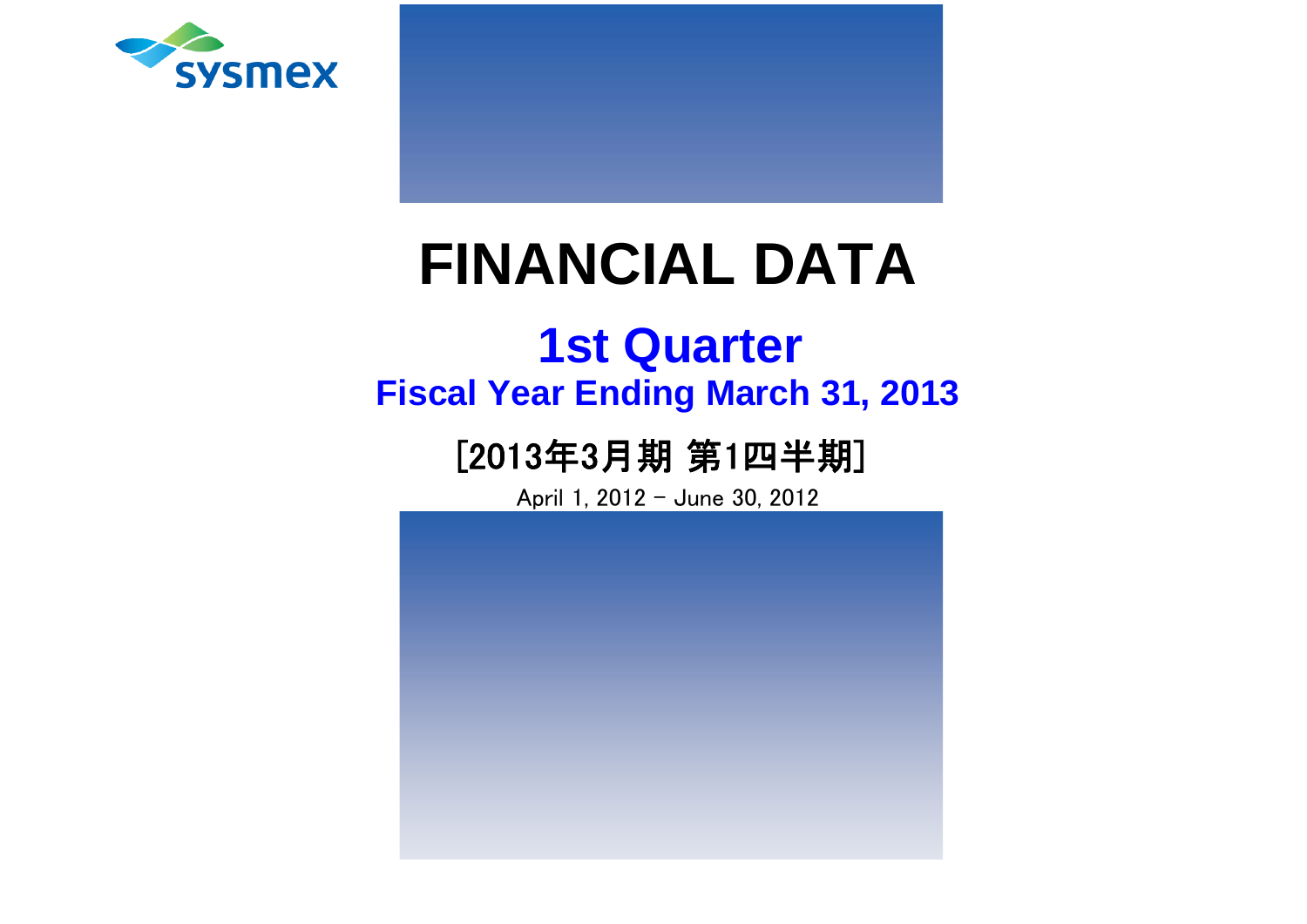| 目次                | <b>CONTENTS</b>                                                                                                                       |    |
|-------------------|---------------------------------------------------------------------------------------------------------------------------------------|----|
|                   |                                                                                                                                       |    |
| <連結データ>           | Consolidated Data $>$                                                                                                                 |    |
| 連結決算概要            | <b>Financial Summary (Consolidated)</b>                                                                                               | 1  |
| 連結貸借対照表           | <b>Consolidated Balance Sheets</b>                                                                                                    | 3  |
| 連結損益計算書           | <b>Consolidated Income Statement</b>                                                                                                  | 5  |
| 連結キャッシュフロー計算書     | <b>Consolidated Cash Flow Statement</b>                                                                                               | 6  |
| 地域別·事業別·品目別売上高    | Net Sales by Destination, Business and Product Type 8                                                                                 |    |
| 地域別·事業別売上高        | <b>Net Sales by Destination and Business</b>                                                                                          | 9  |
| 地域別·品目別売上高        | <b>Net Sales by Destination and Product Type</b>                                                                                      | 12 |
| 所在地別売上高および営業利益の状況 | Net Sales and Operating Income (Loss) by Geographical Region<br>(Net Sales and Operating Income (Loss) of Subsidiaries in the Region) | 13 |

| <単独データ>  | $\le$ Non-consolidated Data $>$    |    |
|----------|------------------------------------|----|
| 主要単独財務指標 | Non-Consolidated Financial Summary | 14 |

| <関連データ>      | $\leq$ Associated Data $>$                      |    |
|--------------|-------------------------------------------------|----|
| 株式情報         | <b>Stock Information</b>                        | 15 |
| 会社概要         | <b>Corporate Data</b>                           | 16 |
| 連結子会社および関連会社 | <b>Consolidated Subsidiaries and Affiliates</b> | 17 |

● 2011年4月1日付で1株を2株に株式分割を実施しました。

● The shares of shareholders was split two for one on April 1, 2011. ● 2011年3月期第4四半期の連結決算よりシスメックスフィリピン、シスメックスロシアの業績が反 映されています。

● At the beginning of 4th quarter of fiscal year ended March 31, 2011, the consolidated figures include the results of Sysmex Philippines Inc and Sysmex RUS LLC.

● 2011年3月期第3四半期の連結決算よりハイフェンバイオメッドの業績が反映されています。 ● At the beginning of 3rd quarter of fiscal year ended March 31, 2011, the consolidated figures include the results of HYPHEN BioMed, SAS.

● 2010年3月期第4四半期の連結決算よりヒタド、シスメックスエスパーニャ、シスメックスベトナ ムの業績が反映されています。

● At the beginning of 4th quarter of fiscal year ended March 31, 2010, the consolidated figures include the results of HITADO GmbH, Sysmex Espana S.L., Sysmex Vietnam Company Limited. ● 2010年3月期第1四半期の連結決算よりシスメックスベルギー、シスメックスオランダの業績が反 映されています。

● At the beginning of 1st quarter of fiscal year ended March 31, 2010, the consolidated figures include the results of Sysmex Belgium N.V. Sysmex Nederland B.V.

● 2009年3月期第1四半期の連結決算よりシスメックス・ビオメリュー株式会社の業績が反映されて います。

● At the beginning of 1st quarter of fiscal year ended March 31, 2009, the consolidated figures include the results of Sysmex bioMerieux Co., Ltd.

● 2007年3月期通期の連結決算よりシスメックスデジタナの業績が反映されています。

● The consolidated figures for fiscal year ended March 31, 2007 include the results of the annual period of Sysmex Digitana AG.

● 2006年3月期の第1四半期より、一部を除く連結子会社の決算期を親会社に統一しています。

● At the beginning of 1st quarter of fiscal year ended March 31, 2006, closing date of most

consolidated subsidiaries was changed to be aligned with Sysmex Corporation.

● 2005年11月18日付で1株を2株に株式分割を実施しました。

● The shares of shareholders was split two for one on November 18, 2005.

本資料のうち、業績見通し等に記載されている各数値は、現在入手可能な情報による判断および 仮定に基づき算出しており、判断や仮定に内在する不確定性および今後の事業運営や内外の状況変化により、実際の業績等が見通しの数値と大きく異なる可能性があります。

Forward-looking Statements

This material contains forward-looking statements about Sysmex Corporation and its group companies (the Sysmex Group). These forward-looking statements are based on current judgments and assumptions of the Sysmex Group in light of the information currently available to it, and involve known and unknown risks, uncertainties and other factors, including but not limited to: global economic conditions, competitive situations and changes in exchange rates. Such risks, uncertainties and other factors may cause our actual results, performance, achievements or financial position to be materially different from any future results, performance, achievements or financial position expressed or implied by these forward-looking statements.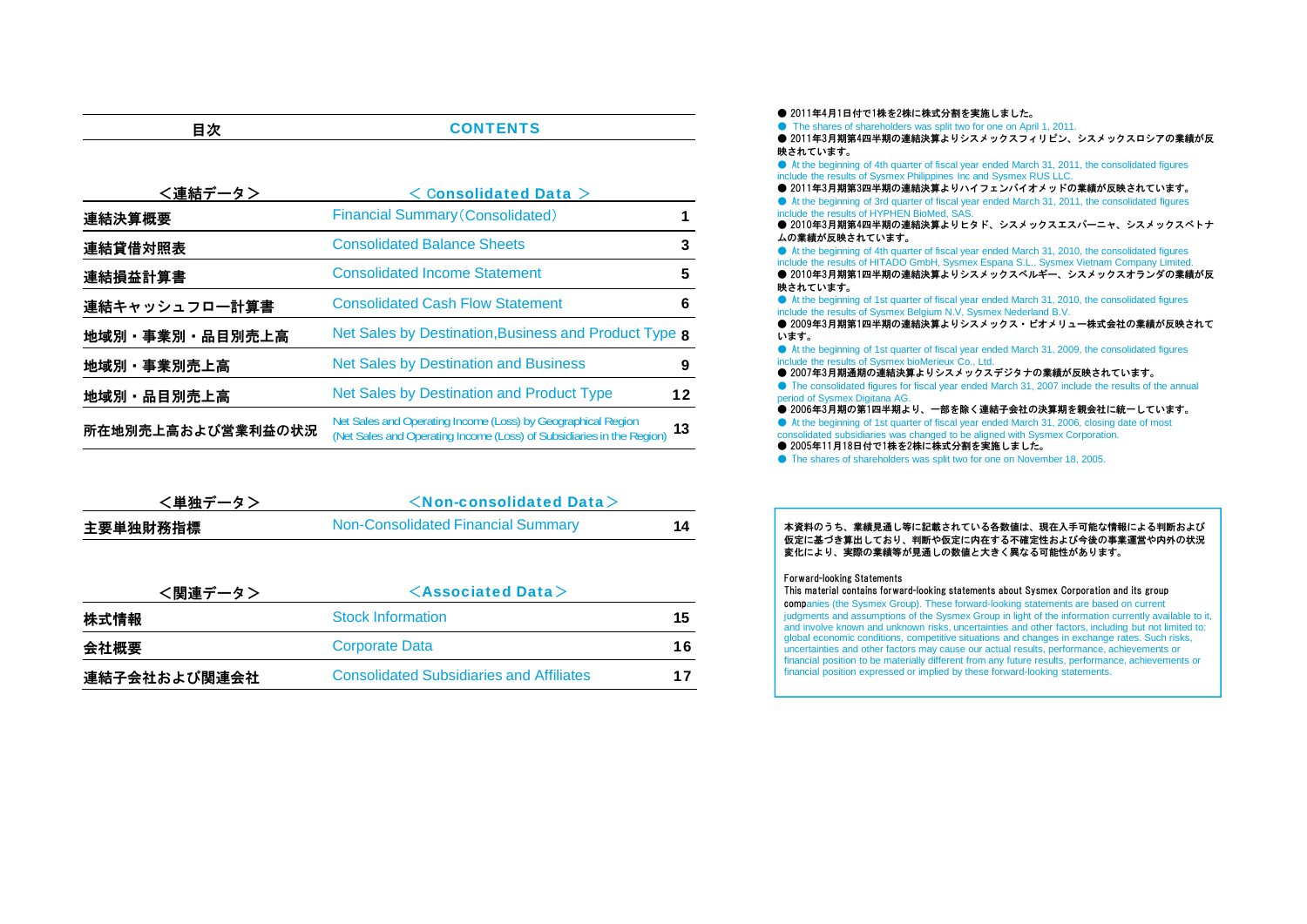連結データ

Consolidated Data

# 連結決算概要[第1四半期]

Financial Summary(Consolidated) [1st Quarter]

|            |                                       |       |                         |           |           |           |           |           | (百万円) (構成比:%)<br>$(\frac{1}{2})$ million $(\text{Ratio}: 96)$ |
|------------|---------------------------------------|-------|-------------------------|-----------|-----------|-----------|-----------|-----------|---------------------------------------------------------------|
| 項目 Item    |                                       |       | 決算期 Fiscal Term         | 2009.3 1Q | 2010.3 10 | 2011.3 10 | 2012.3 10 | 2013.3 10 | 2013.3 通期予想<br>(Forecast)                                     |
| 売上高        | <b>Net Sales</b>                      | (百万円) | $(*$ million)           | 26.157    | 24.990    | 27.894    | 30.758    | 31.676    | 148,000                                                       |
| 売上総利益      | <b>Gross Profit</b>                   | (百万円) | $(4$ million)           | 16.448    | 15,881    | 18,116    | 19.066    | 20,039    | 90,400                                                        |
| 営業利益       | Operating Income                      | (百万円) | $(\frac{2}{3})$ million | 2.012     | 1,629     | 3.375     | 3.051     | 4.082     | 21,000                                                        |
| 経常利益       | <b>Ordinary Income</b>                | (百万円) | $(4$ million)           | 2.770     | 1.773     | 3,004     | 2.977     | 3.651     | 21,000                                                        |
| 当期純利益      | Net Income                            | (百万円) | $(*$ million)           | 1.407     | 1,122     | 1.770     | 1.658     | 2.307     | 13,000                                                        |
| 1株当たり当期純利益 | Net Income per Share                  | (円)   | (¥)                     | 27.52     | 21.95     | 34.52     | 16.15     | 22.44     | 126.45                                                        |
| 自己資本当期純利益率 | Return on Equity [ROE]                | (96)  |                         |           |           |           |           |           | 12.3                                                          |
| 売上総利益率     | <b>Gross Profit per Net Sales</b>     | (96)  |                         | 62.9      | 63.5      | 64.9      | 62.0      | 63.3      | 61.1                                                          |
| 売上高営業利益率   | <b>Operating Income per Net Sales</b> | (96)  |                         | 7.7       | 6.5       | 12.1      | 9.9       | 12.9      | 14.2                                                          |
| 売上高経常利益率   | <b>Ordinary Income per Net Sales</b>  | (96)  |                         | 10.6      | 7.1       | 10.8      | 9.7       | 11.5      | 14.2                                                          |
| 売上高当期純利益率  | Net Income per Net Sales              | (96)  |                         | 5.4       | 4.5       | 6.3       | 5.4       | 7.3       | 8.8                                                           |

| 項目 Item     |                              |       | 決算期 Fiscal Terr   |          |          |          |           | 2009.3 F.Y. 2010.3 F.Y. 2011.3 F.Y. 2012.3 F.Y. |       | 2013.3 10 | 増減<br>(Variance) |
|-------------|------------------------------|-------|-------------------|----------|----------|----------|-----------|-------------------------------------------------|-------|-----------|------------------|
| 資本金         | <b>Capital Stock</b>         | (百万円) | $(*$ million)     | 8.685    | 8.824    | 9.041    | 9.064     | 9.267                                           | 203   |           |                  |
| 自己株控除後期末株式数 | Number of Shares Outstanding | (千株)  | (thousand shares) | 51.145.5 | 51.253.9 | 51.353.5 | 102.722.2 | 102.866.2                                       | 144.1 |           |                  |
| 純資産         | <b>Net Assets</b>            | (百万円) | $(*$ million)     | 79.850   | 87.136   | 94.232   | 93.908    | 100.185                                         | 6.277 |           |                  |
| 総資産         | <b>Total Assets</b>          | (百万円) | $(4$ million)     | 118.521  | 120.702  | 130.059  | 125.574   | 132.691)                                        | 7.117 |           |                  |
| 自己資本比率      | <b>Equity Ratio</b>          | (96)  |                   | 66.8     | 71.5     | 71.9     | 74.2      | 75.0                                            | 0.8   |           |                  |
| 1株当たり純資産    | Net Assets per Share         | (円)   |                   | .548.19  | .684.90  | 1.821.37 | 907.40    | 967.86                                          | 60.46 |           |                  |

| 項目 Item          |                                                      |                   | 決算期 Fiscal Tei        | 2009.3 10         | 2010.3 1Q       | 2011.3 10 | 2012.3 10         | 2013.3 10         |
|------------------|------------------------------------------------------|-------------------|-----------------------|-------------------|-----------------|-----------|-------------------|-------------------|
| 営業活動によるキャッシュ・フロー | Net Cash Provided by (Used in) Operating Activities  | (百万円) (\ million) |                       | 808               | 1.030           | .345      | .453              | 3.493             |
| 投資活動によるキャッシュ・フロー | Net Cash Provided by (Used in) Investment Activities | (百万円)             | (¥ million)           | $\triangle$ 4.840 | $\triangle$ 967 | △ 1.657   | $\Delta$ 4.0531   | $\triangle$ 2.965 |
| 財務活動によるキャッシュ・フロー | Net Cash Provided by (Used in) Financing Activities  | (百万円) (\million)  |                       | 4.775             | 1.833           | 711       | $\triangle$ 1.229 | $\triangle$ 1.924 |
| 現金及び現金同等物の期末残高   | Cash and Cash Equivalents at End of Term             | (百万円)             | $(4 \text{ million})$ | 10.841            | 11.365          | 13.663    | 14.920            | 19,882            |

●通期予想は、2012年5月に公表したものです。 **Business forecast was revised in May 2012.**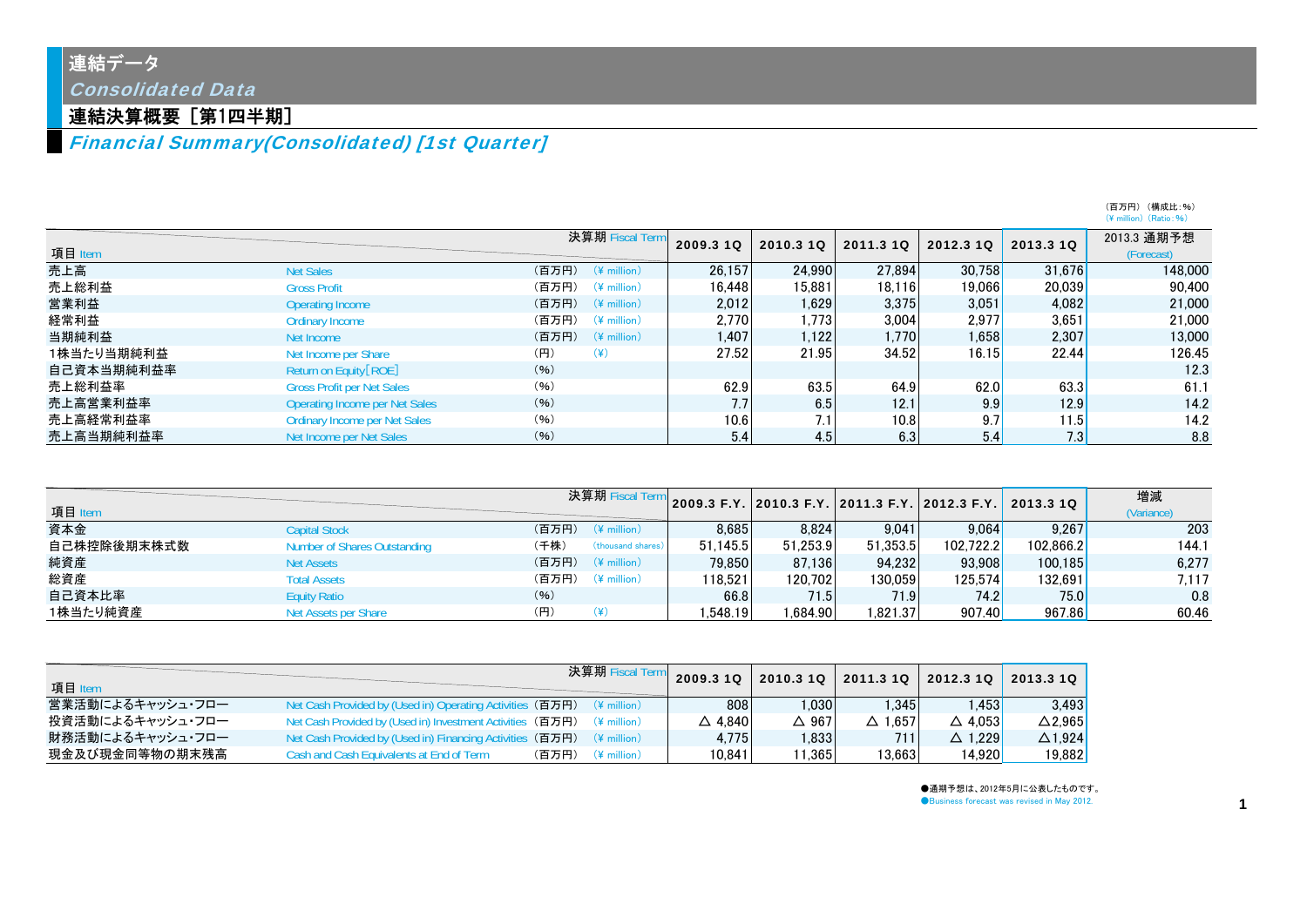### 換算レート(通期実績)

**Average Exchange Rates (Annual)** 

|              |            |     | 決算期F |       | 2009.3 F.Y. 2010.3 F.Y. 2011.3 F.Y. 2012.3 F.Y. |       |       | 2013.3 通期予想<br>(Forecast) |
|--------------|------------|-----|------|-------|-------------------------------------------------|-------|-------|---------------------------|
| <b>USFIL</b> | USD        | (H) | ¥)   | 100.5 | 92.9                                            | 85.7  | 79.1  | 80.0                      |
| ユーロ          | EUR        | (円) | ¥)   | 143.5 | 131.2                                           | 113.1 | 109.0 | 105.0                     |
| 元            | CNY        | (H) | ¥)   | 14.6  | 13.6                                            | 12.8  | 12.4  | 12.5                      |
| シンガポールドル     | <b>SGD</b> | (円) | Œ۱   | 70.1  | 65.1                                            | 64.3  | 63.   | 65.0                      |

### 換算レート(期中平均)

Average Exchange Rates (Periods)

| 項目 Iten      |     |     | 決算期F      | $2009.3$ 1Q | 2010.3 1Q 2011.3 1Q |       | 2012.3 1Q | 2013.310 |
|--------------|-----|-----|-----------|-------------|---------------------|-------|-----------|----------|
| <b>USFIL</b> | USD | (円) |           | 104.6       | 97.3                | 92.0  | 81.7      | 80.2     |
| ユーロ          | EUR | (円) | '¥۱       | 163.4       | 132.6               | 117.0 | 117.4     | 102.9    |
| 元            | CNY | (円) | (Y        | 15.0        | 14.3                | 13.5  | 12.6      | 12.7     |
| シンガポールドル     | SGD | (円) | $\lambda$ | 76.5        | 66.1                | 66.7  | 65.9      | 63.5     |

### 設備投資の状況

**Capital Expenditure** 

| 項目 Item    |                                          | 決算期 Fisca                         | 2009.3 10 | 2010.3 10 | 2011.3 10 | 2012.3 10 | 2013.3 10 | 2013.3 通期予想<br>(Forecast) |
|------------|------------------------------------------|-----------------------------------|-----------|-----------|-----------|-----------|-----------|---------------------------|
| 設備投資       | <b>Capital Expenditure</b>               | (百万円)<br>$(*)$ million            | 4.705     | .024      | 1.099     | .239      | 1.722     | 12,600                    |
| 減価償却費      | Depreciation and Amortization            | (百万円)<br>$(*)$ million)           | .771      | ,596      | .823      | . 827     | 1.890     | 7,300                     |
| 研究開発費      | <b>R&amp;D Expenditure</b>               | (百万円)<br>$(\frac{1}{2})$ million) | 2.455     | 2,546     | 2,983     | 2,960     | 2,943     | 13,500                    |
| 研究開発費対売上比率 | <b>R&amp;D Expenditure per Net Sales</b> | (96)                              | 9.4       | 10.2      | 10.7      | 9.6       | 9.3       | 9.1                       |

●通期予想は、2012年5月に公表したものです。 ●Business forecast was revised in May 2012.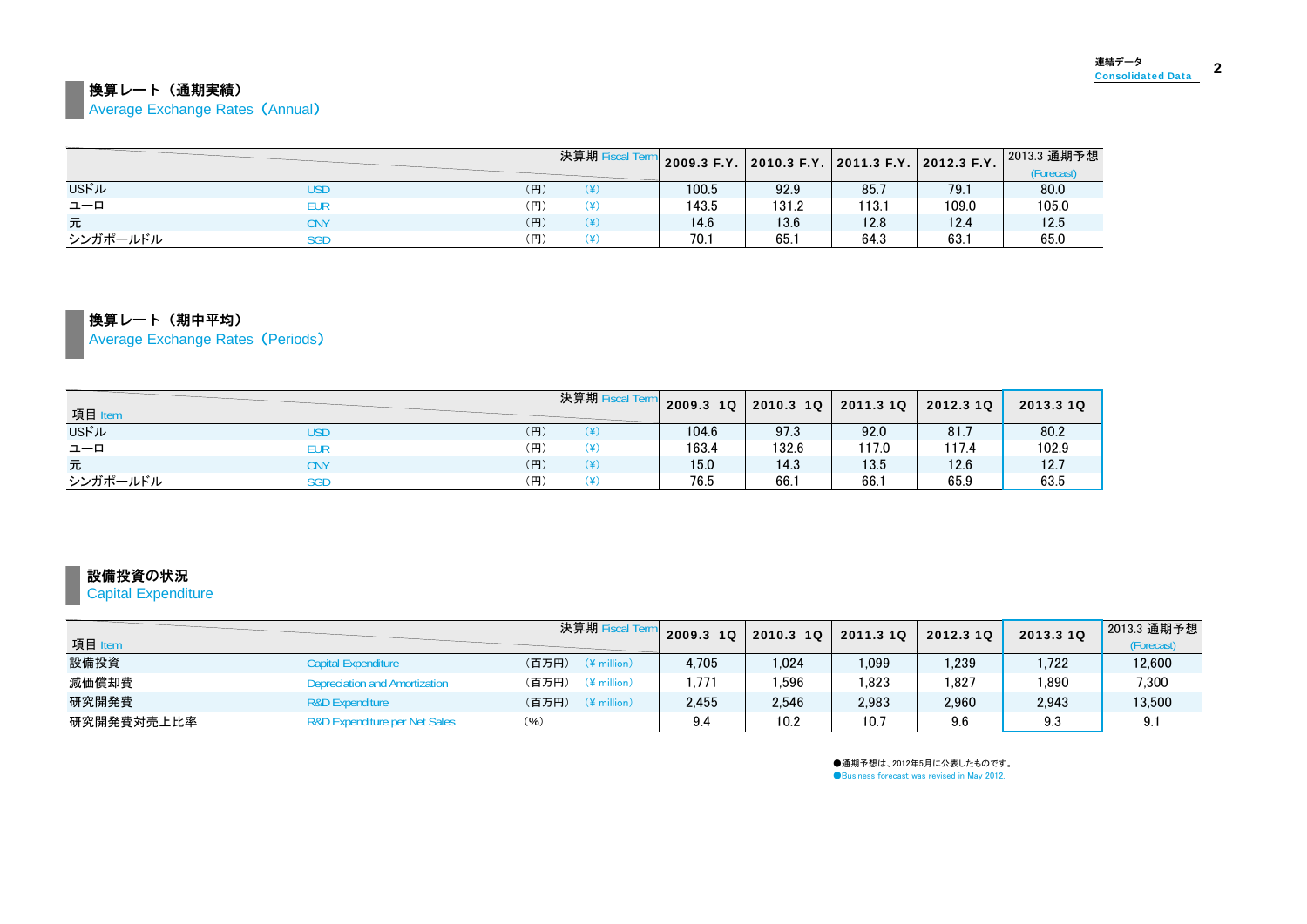## 連結 貸借対照表[

# Consolidated Balance Sheets [1st Quarter] (As of June 30, 2012)

### 資産の部

Assets Section

|                |                                        | 2009.3 F.Y.   |       | 2010.3 F.Y.     |       | 2011.3 F.Y.     |                          | 2012.3 F.Y.     |                 | 2013.3 1Q       |                 | 増減                |
|----------------|----------------------------------------|---------------|-------|-----------------|-------|-----------------|--------------------------|-----------------|-----------------|-----------------|-----------------|-------------------|
| 項目 Item        |                                        |               | $\%$  |                 | $\%$  |                 | $\%$                     |                 | %               |                 | $\%$            | (Variance)        |
| 流動資産           | <b>Current Assets</b>                  | 67,622        | 57.1  | 70.870          | 58.7  | 79.931          | 61.5                     | 90.160          | 63.4            | 81.894          | 61.7            | $\triangle$ 8.266 |
| 現金及び預金         | <b>Cash and Deposits</b>               | 9.458         | 8.0   | 13.835          | 11.5  | 18.950          | 14.6                     | 21.362          | 15.0            | 19.396          | 14.6            | $\Delta$ 1,966    |
| 受取手形及び売掛金      | Notes and Accounts Receivable-trade    | 32,101        | 27.1  | 30,507          | 25.3  | 32,063          | 24.7                     | 36,218          | 25.5            | 31,470          | 23.7            | $\triangle$ 4,748 |
| リース債権及びリース投資資産 | <b>Lease Investment Assets</b>         | 622           | 0.5   | 1,253           | 1.0   | 1,762           | 1.4                      | 2,576           | 1.8             | 2,536           | 1.9             | $\Delta$ 40       |
| 有価証券           | <b>Marketable Securities</b>           | 104           | 0.1   | 134             | 0.1   | 178             | 0.1                      | 745             | 0.5             | 591             | 0.4             | $\triangle$ 154   |
| たな卸資産          | Inventories                            | 18,342        | 15.5  | 18.777          | 15.6  | 19.810          | 15.2                     | 21.843          | 15.4            | 21.190          | 16.0            | $\triangle$ 653   |
| 繰延税金資産         | <b>Deferred Tax Assets</b>             | 4,600         | 3.9   | 4.657           | 3.9   | 4,925           | 3.8                      | 5.129           | 3.6             | 4.772           | 3.6             | $\Delta$ 357      |
| 前払費用           | <b>Prepaid Expenses</b>                | 915           | 0.8   | 1.063           | 0.9   | 1,054           | 0.8                      | 1,330           | 0.9             | 1.420           | 1.1             | 90                |
| 短期貸付金          | <b>Short-term Loans Receivable</b>     |               | 0.0   |                 | 0.0   | $\overline{2}$  |                          |                 |                 |                 |                 | $\Delta$ 1        |
| その他            | <b>Others</b>                          | 2,005         | 1.7   | 1.021           | 0.8   | 1.554           | 1.2                      | 1.302           | 0.9             | 887             | 0.7             | $\triangle$ 415   |
| 貸倒引当金          | <b>Allowance for Doubtful Accounts</b> | $\Delta$ 530  |       | $\triangle$ 384 |       | $\triangle$ 370 | $\triangle$ 0.3          | $\triangle 350$ | $\triangle$ 0.2 | $\triangle$ 369 | $\triangle$ 0.3 | $\triangle$ 19    |
| 固定資産           | <b>Noncurrent Assets</b>               | 50,899        | 42.9  | 49,832          | 41.3  | 50,128          | 38.5                     | 52,124          | 36.6            | 50,796          | 38.3            | $\Delta$ 1,328    |
| 有形固定資産         | <b>Property, Plant and Equipment</b>   | 36,612        | 30.9  | 36.013          | 29.8  | 36.231          | 27.9                     | 39.839          | 28.0            | 39.178          | 29.5            | $\Delta$ 661      |
| 建物及び構築物        | <b>Buildings and Structures</b>        | 16,476        | 13.9  | 15.827          | 13.1  | 15,232          | 11.7                     | 16,736          | 11.8            | 16,538          | 12.5            | $\Delta$ 198      |
| 機械装置及び運搬具      | Machinery, Equipment and Vehicles, Net | 4,197         | 3.5   | 2,056           | 1.7   | 2,393           | 1.8                      | 2,609           | 1.8             | 2,636           | 2.0             | 27                |
| 工具、器具及び備品      | Tools, Furniture and Fixtures, Net     | 4,476         | 3.8   | 8,290           | 6.9   | 9,432           | 7.3                      | 9,857           | 6.9             | 9,324           | 7.0             | $\Delta$ 533      |
| 土地             | Land                                   | 7,896         | 6.7   | 7.897           | 6.5   | 7.892           | 6.1                      | 8.893           | 6.3             | 8.888           | 6.7             | $\triangle$ 5     |
| リース資産          | Lease Assets, Net                      | 3,286         | 2.8   | 1.667           | 1.4   | 1.137           | 0.9                      | 618             | 0.4             | 502             | 0.4             | $\Delta$ 116      |
| 建設仮勘定          | <b>Construction in Progress</b>        | 278           | 0.2   | 274             | 0.2   | 143             | 0.1                      | 1.124           | 0.8             | 1.287           | 1.0             | 163               |
| 無形固定資産         | <b>Intangible Assets</b>               | 5,272         | 4.4   | 6.218           | 5.2   | 6.646           | 5.1                      | 6.903           | 4.9             | 6.400           | 4.8             | $\triangle$ 503   |
| のれん            | Goodwill                               | 1,097         | 0.9   | 1.741           | 1.4   | 1.830           | 1.4                      | 2.194           | 1.5             | 1.974           | 1.5             | $\triangle$ 220   |
| ソフトウェア         | Software                               | 3,928         | 3.3   | 4,236           | 3.5   | 4,584           | 3.5                      | 4,447           | 3.1             | 4,176           | 3.1             | $\triangle$ 271   |
| その他            | <b>Others</b>                          | 246           | 0.2   | 240             | 0.2   | 231             | 0.2                      | 262             | 0.2             | 248             | 0.2             | $\triangle$ 14    |
| 投資その他の資産       | <b>Investments and Other Assets</b>    | 9,014         | 7.6   | 7.599           | 6.3   | 7.250           | 5.6                      | 5.381           | 3.8             | 5.217           | 3.9             | $\triangle$ 164   |
| 投資有価証券         | <b>Investment Securities</b>           | 3,256         | 2.7   | 3.348           | 2.8   | 3,101           | 2.4                      | 3,259           | 2.3             | 3.142           | 2.4             | $\Delta$ 117      |
| 長期貸付金          | Long-term Loans Receivable             | 3             | 0.0   | 3               | 0.0   |                 |                          | 14              |                 | 39              |                 | 25                |
| 長期前払費用         | <b>Long-term Prepaid Expenses</b>      | 139           | 0.1   | 317             | 0.3   | 310             | 0.2                      | 318             | 0.2             | 308             | 0.2             | $\Delta$ 10       |
| 投資不動産          | <b>Real Estate for Investment</b>      | 2,116         | 1.8   | 2.102           | 1.7   | 2.106           | 1.6                      |                 | 0.0             |                 | 0.0             | $\Omega$          |
| 前払年金費用         | <b>Prepaid Pension Cost</b>            |               | 0.0   |                 |       |                 | $\overline{\phantom{m}}$ |                 |                 |                 |                 |                   |
| その他            | <b>Others</b>                          | 3,276         | 2.8   | 1.715           | 1.4   | 1.616           | 1.2                      | 1.704           | 1.2             | 1,648           | 1.2             | $\Delta$ 56       |
| 繰延税金資産         | <b>Deferred Tax Assets</b>             | 220           | 0.2   | 115             | 0.1   | 116             | 0.1                      | 87              | 0.1             | 82              | 0.1             | $\Delta$ 5        |
| 貸倒引当金          | <b>Allowance for Doubtful Accounts</b> | $\triangle$ 3 |       | $\triangle$ 3   |       | $\triangle$ 3   | 0.0                      | $\triangle 3$   | 0.0             | $\triangle 3$   | 0.0             | $\Omega$          |
| 資産合計           | <b>Total Assets</b>                    | 118,521       | 100.0 | 120.702         | 100.0 | 130.059         | 100.0                    | 142,285         | 100.0           | 132.691         | 100.0           | $\triangle$ 9.594 |

(百万円) (構成比:%)<br>(¥ million) (Ratio:%)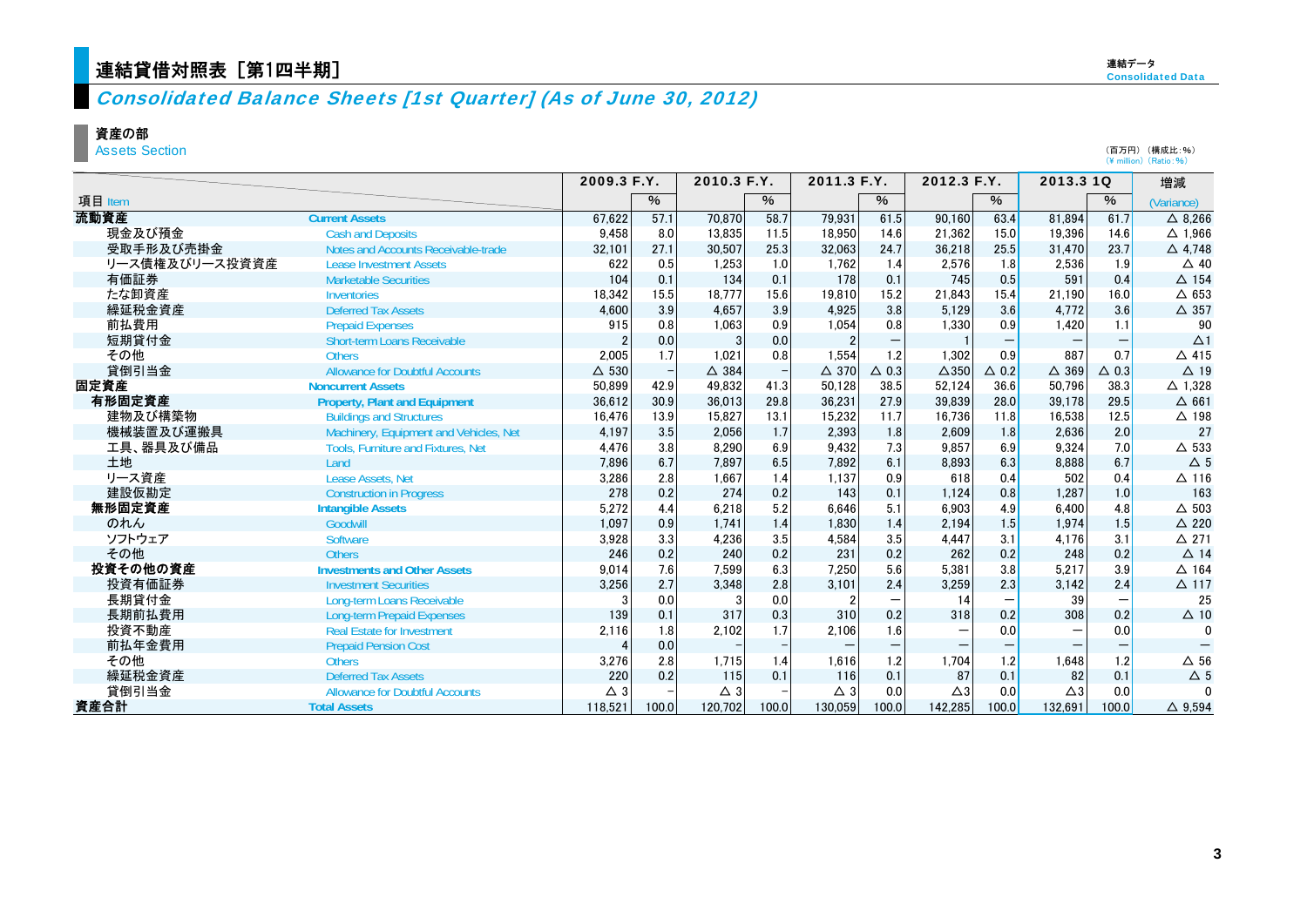|              | 決算期 Fiscal Term                                       | 2009.3 F.Y.    |       | 2010.3 F.Y.     |                          | 2011.3 F.Y.     |                 | 2012.3 F.Y.     |                 | 2013.3 1Q       |                                 | 増減                |
|--------------|-------------------------------------------------------|----------------|-------|-----------------|--------------------------|-----------------|-----------------|-----------------|-----------------|-----------------|---------------------------------|-------------------|
| 項目 Item      |                                                       |                | $\%$  |                 | $\%$                     |                 | %               |                 | $\%$            |                 | $\%$                            | (Variance)        |
| 流動負債         | <b>Current Liabilities</b>                            | 33.444         | 28.2  | 29,587          | 24.5                     | 30.992          | 23.8            | 34.728          | 24.4            | 27,331          | 20.6                            | $\Delta$ 7.397    |
| 支払手形及び買掛金    | Notes and Accounts Payable-trade                      | 11.075         | 9.3   | 10.233          | 8.5                      | 11.574          | 8.9             | 12.176          | 8.6             | 10,390          | 7.8                             | $\Delta$ 1.786    |
| 短期借入金        | <b>Short-term Loans Payable</b>                       | 6,149          | 5.2   | 16              | 0.0                      | 310             | 0.2             | 5               |                 |                 |                                 |                   |
| リース債務        | <b>Current Portion of Lease Obligations</b>           | 1.520          | 1.3   | 1.223           | 1.0                      | 594             | 0.5             | 252             | 0.2             | 189             | 0.1                             | $\triangle 63$    |
| 未払法人税等       | <b>Income Taxes Pavable</b>                           | 948            | 0.8   | 2.447           | 2.0                      | 2.728           | 2.1             | 2.776           | 2.0             | 851             | 0.6                             | $\Delta$ 1,925    |
| 繰延税金負債       | <b>Deferred Tax Liabilities</b>                       |                | 0.0   |                 | 0.0                      |                 |                 |                 |                 |                 |                                 |                   |
| 未払費用         | <b>Accrued Expenses</b>                               | 3,782          | 3.2   | 4.077           | 3.4                      | 4.156           | 3.2             | 4.417           | 3.1             | 4,431           | 3.3                             | 14                |
| 賞与引当金        | <b>Provision for Bonuses</b>                          | 2,506          | 2.1   | 2.936           | 2.4                      | 3,277           | 2.5             | 3.622           | 2.5             | 1,680           | 1.3                             | $\Delta$ 1,942    |
| 役員賞与引当金      | <b>Provision for Directors' Bonuses</b>               | 140            | 0.1   | 190             | 0.2                      | 207             | 0.2             | 248             | 0.2             | 62              | $\qquad \qquad -$               | $\Delta$ 186      |
| 製品保証引当金      | <b>Provision for Product Warranties</b>               | 150            | 0.1   | 149             | 0.1                      | 128             | 0.1             | 157             | 0.1             | 114             | 0.1                             | $\triangle$ 43    |
| その他          | <b>Others</b>                                         | 7,166          | 6.0   | 8.309           | 6.9                      | 8,013           | 6.2             | 11.070          | 7.8             | 9.604           | 7.2                             | $\Delta$ 1,466    |
| 固定負債         | <b>Noncurrent Liabilities</b>                         | 5,226          | 4.4   | 3.978           | 3.3                      | 4.834           | 3.7             | 5.053           | 3.6             | 5.174           | 3.9                             | 121               |
| 長期借入金        | Long-term Loans Payable                               | 5              | 0.0   | 3               | 0.0                      | 11              |                 |                 |                 |                 | $\hspace{0.1mm}-\hspace{0.1mm}$ | $\triangle$ 2     |
| リース債務        | <b>Lease Obligations</b>                              | 2,150          | 1.8   | 805             | 0.7                      | 551             | 0.4             | 257             | 0.2             | 468             | 0.4                             | 211               |
| 繰延税金負債       | <b>Deferred Tax Liabilities</b>                       | 550            | 0.5   | 681             | 0.6                      | 1.454           | 1.1             | 1.759           | 1.2             | 1.564           | 1.2                             | $\triangle$ 195   |
| 退職給付引当金      | <b>Provision for Retirement Benefits</b>              | 224            | 0.2   | 639             | 0.5                      | 751             | 0.6             | 1.263           | 0.9             | 1.316           | 1.0                             | 53                |
| 役員退職慰労引当金    | <b>Provision for Directors' Retirement Benefits</b>   | 196            | 0.2   | 160             | 0.1                      | 160             | 0.1             | 160             | 0.1             | 160             | 0.1                             | $\Omega$          |
| その他          | <b>Others</b>                                         | 2,098          | 1.8   | 1.688           | 1.4                      | 1.905           | 1.5             | 1.607           | 1.1             | 1.662           | 1.3                             | 55                |
| 負債合計         | <b>Total Liabilities</b>                              | 38.670         | 32.6  | 33.565          | 27.8                     | 35.827          | 27.5            | 39.782          | 28.0            | 32.505          | 24.5                            | $\Delta$ 7,277    |
| 株主資本         | <b>Shareholders' Equity</b>                           | 81.233         | 68.5  | 88.660          | 73.5                     | 97.433          | 74.9            | 106.543         | 74.9            | 107.058         | 80.7                            | 515               |
| 資本金          | <b>Capital Stock</b>                                  | 8.685          | 7.3   | 8.824           | 7.3                      | 9.041           | 7.0             | 9.187           | 6.5             | 9.267           | 7.0                             | 80                |
| 資本剰余金        | <b>Capital Surplus</b>                                | 13,623         | 11.5  | 13.763          | 11.4                     | 13.981          | 10.7            | 14,127          | 9.9             | 14.207          | 10.7                            | 80                |
| 利益剰余金        | <b>Retained Earnings</b>                              | 59.120         | 49.9  | 66.276          | 54.9                     | 74.662          | 57.4            | 83.484          | 58.7            | 83.838          | 63.2                            | 354               |
| 自己株式         | <b>Treasury Stock</b>                                 | $\Delta$ 196   |       | $\triangle$ 204 |                          | $\triangle$ 252 | $\Delta$ 0.2    | $\triangle$ 255 | $\Delta$ 0.2    | $\triangle$ 255 | $\Delta$ 0.2                    | $\Omega$          |
| その他の包括利益累計額  | Other Comprehensive Income                            | $\Delta$ 2,050 |       | $\Delta$ 2,303  | $\overline{\phantom{a}}$ | $\Delta$ 3,899  | $\triangle$ 3.0 | $\Delta$ 4,709  | $\triangle$ 3.3 | $\Delta$ 7.498  | $\Delta$ 5.7                    | $\Delta$ 2,789    |
| その他有価証券評価差額金 | Valuation Difference on Available-for-sale Securities | $\triangle$ 44 |       | 270             | 0.2                      | 185             | 0.1             | 426             | 0.3             | 360             | 0.3                             | $\Delta 66$       |
| 繰延ヘッジ損益      | Deferred Gains or Losses on Hedges                    |                |       | $\Delta$ 13     |                          | $\Delta$ 13     |                 |                 |                 |                 |                                 |                   |
| 為替換算調整勘定     | <b>Foreign Currency Translation Adjustments</b>       | $\Delta$ 2,006 |       | $\Delta$ 2,560  |                          | $\Delta$ 4,071  | $\Delta$ 3.1    | $\Delta$ 5,136  | $\Delta$ 3.6    | $\Delta$ 7,859  | $\Delta$ 5.9                    | $\Delta$ 2,723    |
| 新株予約権        | <b>Subscription Rights to Shares</b>                  | 577            | 0.5   | 666             | 0.6                      | 600             | 0.5             | 546             | 0.4             | 515             | 0.4                             | $\Delta$ 31       |
| 少数株主持分       | <b>Minority Interests</b>                             | 89             | 0.1   | 112             | 0.1                      | 98              | 0.1             | 122             | 0.1             | 110             | 0.1                             | $\triangle$ 12    |
| 純資産合計        | <b>Total Net Assets</b>                               | 79,850         | 67.4  | 87.136          | 72.2                     | 94,232          | 72.5            | 102,502         | 72.0            | 100.185         | 75.5                            | $\Delta$ 2.317    |
| 負債 純資産合計     | <b>Total Liabilities and Net Assets</b>               | 118.521        | 100.0 | 120.702         | 100.0                    | 130.059         | 100.0           | 142.285         | 100.0           | 132.691         | 100.0                           | $\triangle$ 9.594 |

(百万円) (構成比:%)<br>(¥ million) (Ratio:%)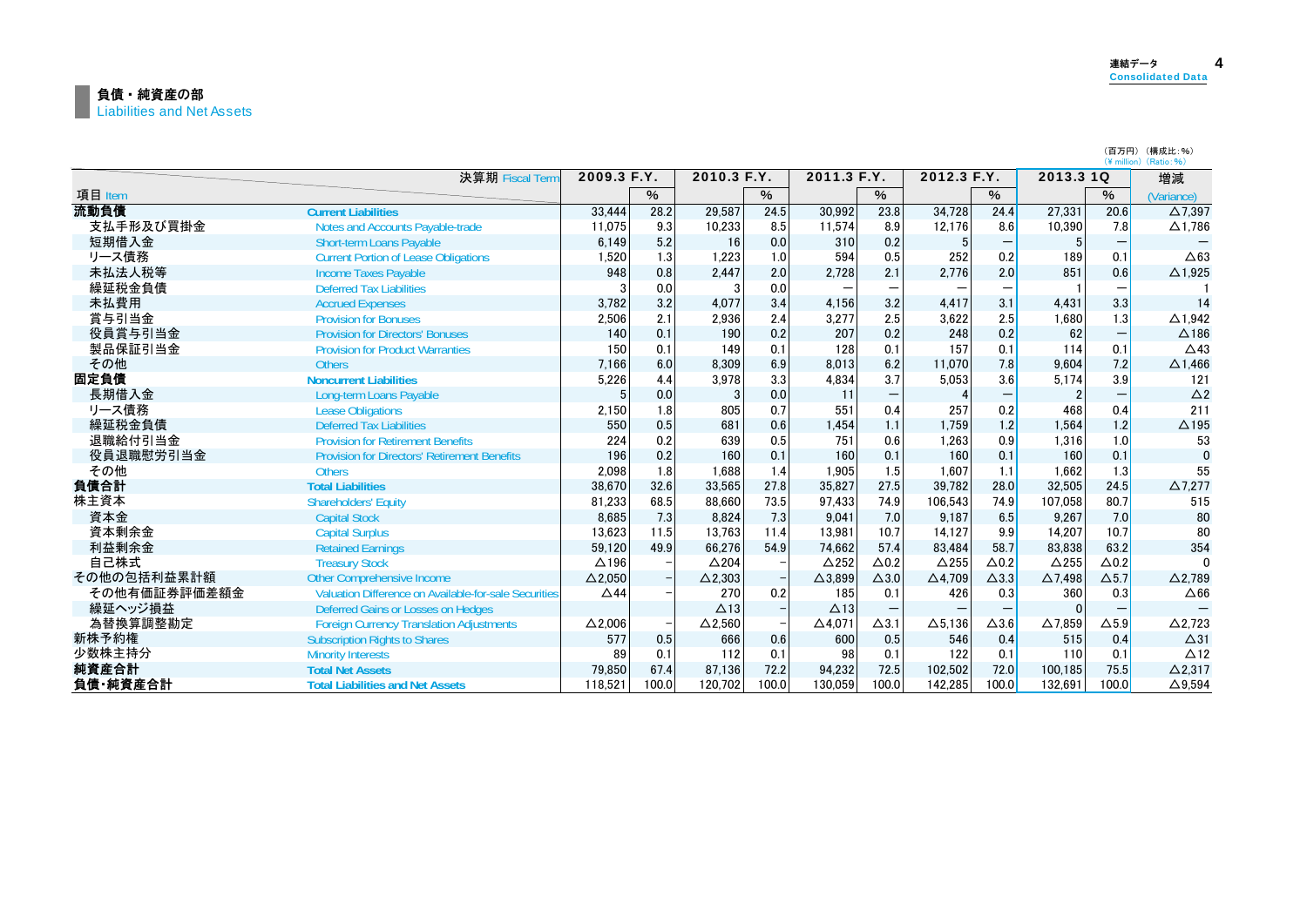# <mark>連結損益計算書[第1四半期]</mark>

# Consolidated Income Statement [1st Quarter]

|                     | 決算期 Fiscal Term                                                                        | 2009.3 1Q       |       | 2010.3 1Q                |       | 2011.3 1Q         |       | 2012.3 1Q                |       | 2013.3 1Q |                          |
|---------------------|----------------------------------------------------------------------------------------|-----------------|-------|--------------------------|-------|-------------------|-------|--------------------------|-------|-----------|--------------------------|
| 項目 Item             |                                                                                        |                 | $\%$  |                          | $\%$  |                   | $\%$  |                          | $\%$  |           | %                        |
| 売上高                 | <b>Net Sales</b>                                                                       | 26.157          | 100.0 | 24.990                   | 100.0 | 27.894            | 100.0 | 30.758                   | 100.0 | 31.676    | 100.0                    |
| 売上原価                | <b>Cost of Sales</b>                                                                   | 9.708           | 37.1  | 9.109                    | 36.5  | 9.778             | 35.1  | 11,692                   | 38.0  | 11.636    | 36.7                     |
| 売上総利益               | <b>Gross Profit</b>                                                                    | 16,448          | 62.9  | 15,881                   | 63.5  | 18,116            | 64.9  | 19,066                   | 62.0  | 20,039    | 63.3                     |
| 販売費及び一般管理費          | Selling, General and Administrative                                                    | 14,436          | 55.2  | 14,251                   | 57.0  | 14,740            | 52.8  | 16,014                   | 52.1  | 15.957    | 50.4                     |
| 営業利益                | <b>Operating Income</b>                                                                | 2.012           | 7.7   | 1.629                    | 6.5   | 3.375             | 12.1  | 3,051                    | 9.9   | 4.082     | 12.9                     |
| 営業外収益               | Non-Operating Income                                                                   | 912             | 3.5   | 295                      | 1.2   | 187               | 0.7   | 223                      | 0.7   | 83        | 0.3                      |
| 受取利息及び配当金           | <b>Interest and Dividend Income</b>                                                    | 48              | -     | 53                       |       | 48                | 0.2   | 54                       | 0.2   | 59        | 0.2                      |
| 受取ロイヤルティ            | <b>Royalty Income</b>                                                                  | 11              |       |                          | —     |                   |       |                          |       |           | $\qquad \qquad -$        |
| 投資不動産収入             | Income from Investment Real Estate                                                     | 95              |       | 96                       |       | 94                | 0.3   | 95                       | 0.3   |           | $\overline{\phantom{0}}$ |
| 業務提携契約一時金           | Initial Payment under Business Collaboration Agreement                                 |                 |       |                          |       |                   |       |                          |       |           | —                        |
| 助成金                 | Subsidize revenue                                                                      |                 |       |                          |       |                   |       |                          |       |           | $\overline{\phantom{0}}$ |
| 持分法による投資利益          | <b>Equity in Earnings of Affiliates</b>                                                |                 |       |                          |       |                   |       |                          |       |           | —                        |
| 為替差益                | <b>Foreign Exchange Gain</b>                                                           | 691             |       | 93                       |       |                   |       |                          |       |           |                          |
| その他                 | <b>Others</b>                                                                          | 65              |       | 43                       |       | 44                | 0.2   | 73                       | 0.2   | 23        | 0.1                      |
| 営業外費用               | <b>Non-Operating Expenses</b>                                                          | 153             | 0.6   | 151                      | 0.6   | 558               | 2.0   | 296                      | 1.0   | 514       | 1.6                      |
| 支払利息及び割引料           | <b>Interest Expenses</b>                                                               | 108             |       | 68                       |       | 29                | 0.1   | 21                       | 0.1   | 19        | 0.1                      |
| 営業権償却               | <b>Amortization of Goodwill</b>                                                        |                 |       |                          |       |                   |       |                          |       |           | $\qquad \qquad -$        |
| 売上割引                | <b>Sales Discounts</b>                                                                 |                 |       |                          |       |                   |       |                          |       |           |                          |
| 投資不動産維持費            | Maintenance Cost of Investment Real Estate                                             | 36              |       | 37                       |       | 34                | 0.1   | 34                       | 0.1   |           |                          |
| 為替差損                | <b>Foreign Exchange Loss</b>                                                           |                 |       |                          |       | 467               | 1.7   | 219                      | 0.7   | 465       | 1.5                      |
| その他                 | <b>Others</b>                                                                          | 8               |       | 46                       |       | 26                | 0.1   | 21                       | 0.1   | 29        | 0.1                      |
| 経常利益                | <b>Ordinary Income</b>                                                                 | 2.770           | 10.6  | 1.773                    | 7.1   | 3.004             | 10.8  | 2,977                    | 9.7   | 3.651     | 11.5                     |
| 特別利益                | <b>Extraordinary Profits</b>                                                           | 50              | 0.2   | 96                       | 0.4   | 9                 |       | 10                       |       | 11        | $\qquad \qquad -$        |
| 投資有価証券売却益           | <b>Gain on Sales of Investment Securities</b>                                          |                 |       |                          |       |                   |       |                          |       |           |                          |
| 固定資産売却益             | <b>Gains on Sale of Noncurrent Assets</b>                                              | 16              |       | 8                        |       |                   |       | 10                       |       |           | $\overline{\phantom{0}}$ |
| 貸倒引当金戻入額            | <b>Reversal of Allowance for Doubtful Accounts</b>                                     | 34              |       | 87                       |       | 8                 |       |                          |       |           | $\overline{\phantom{0}}$ |
| 持分変動による利益           | Investment Income from Change of Equity                                                |                 |       | $\overline{\phantom{0}}$ | -     | $\qquad \qquad -$ |       | $\overline{\phantom{0}}$ |       |           | $\overline{\phantom{0}}$ |
| その他                 | <b>Others</b>                                                                          |                 |       |                          |       |                   |       |                          |       | 3         |                          |
| 特別損失                | <b>Extraordinary Loss</b>                                                              | 349             | 1.3   | $\mathbf{q}$             | 0.0   | 191               | 0.7   | 22                       | 0.1   | 217       | 0.7                      |
| 固定資産除売却損            | Loss on Sales and Retirement of Noncurrent Assets                                      |                 |       |                          |       |                   |       | 17                       | 0.1   | 210       | 0.7                      |
| 投資有価証券売却損           | <b>Loss on Sales of Investment Securities</b>                                          |                 |       |                          |       | $\qquad \qquad -$ |       | $\overline{\phantom{m}}$ |       |           | —                        |
| 投資有価証券等評価損          | <b>Loss on Valuation of Investment Securities</b>                                      |                 |       |                          |       |                   |       |                          |       |           |                          |
| 資産除去債務会計基準の適用に伴う影響額 | Loss on Adjustment for Changes of Accounting Standard for Asset Retirement Obligations |                 |       |                          |       | 187               | 0.7   |                          |       |           | —                        |
| その他                 | <b>Others</b>                                                                          | 341             |       |                          |       |                   |       |                          |       | -6        |                          |
| 税金等調整前当期純利益         | Income before Income Taxes and Minority Interests                                      | 2.471           | 9.4   | 1.860                    | 7.4   | 2.823             | 10.1  | 2,965                    | 9.6   | 3.445     | 10.9                     |
| 法人税、住民税及び事業税        | <b>Income Taxes-current</b>                                                            | 1.437           | 5.5   | 590                      | 2.4   | 1.059             | 3.8   | 1,176                    | 3.8   | 951       | 3.0                      |
| 過年度法人税              | <b>Income Taxes for Prior Periods</b>                                                  |                 |       |                          |       |                   |       |                          |       |           | $\overline{\phantom{0}}$ |
| 法人税等調整額             | Income Taxes-deferred                                                                  | $\triangle$ 371 |       | 149                      | 0.6   | $\Delta$ 10       |       | 129                      | 0.4   | 186       | 0.6                      |
| 少数株主損益調整前純利益        | <b>Income before Minority Interests</b>                                                |                 |       |                          |       | 1,774             | 6.4   | 1,659                    | 5.4   | 2.307     | 7.3                      |
| 少数株主利益又は少数株主損失      | <b>Minority Interest</b>                                                               |                 |       | $\overline{2}$           |       |                   |       |                          |       |           |                          |
| 当期純利益               | Net Income                                                                             | 1.407           | 5.4   | 1.122                    | 4.5   | 1.770             | 6.3   | 1.658                    | 5.4   | 2.307     | 7.3                      |

(百万円) (構成比:%)<br>(¥ million) (Ratio:%)

5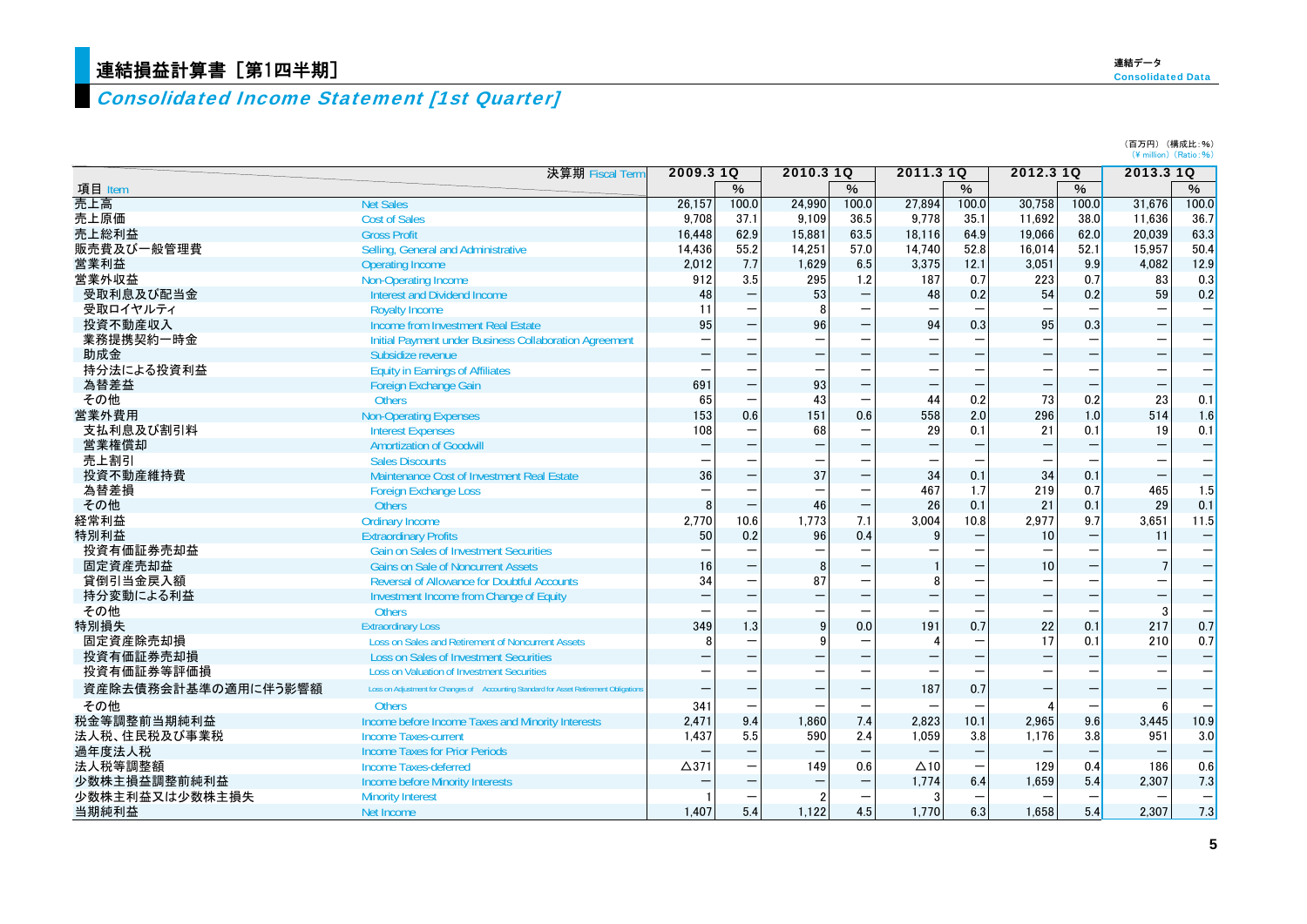### Consolidated Cash Flow Statement [1st Quarter]

|                     |                                                                                        |                 |                |                   |                 | $(Y$ million)            |
|---------------------|----------------------------------------------------------------------------------------|-----------------|----------------|-------------------|-----------------|--------------------------|
| 項目 Item             |                                                                                        | 2009.3 10       | 2010.3 10      | 2011.3 10         | 2012.3 10       | 2013.3 10                |
| 営業活動によるキャッシュ・フロー    | Net Cash Provided by (Used in) Operating Activities                                    |                 |                |                   |                 |                          |
| 税金等調整前当期純利益         | Income before Income Taxes                                                             | 2.471           | 1.860          | 2.823             | 2.965           | 3.445                    |
| 減価償却費               | <b>Depreciation and Amortization</b>                                                   | 1.771           | 1,596          | 1.823             | 1,827           | 1.890                    |
| のれん償却額              | <b>Amortization of Goodwill</b>                                                        | 118             | 150            | 149               | 260             | 165                      |
| 資産除去債務会計基準の適用に伴う影響額 | Loss on adjustment for changes of accounting standard for asset retirement obligations |                 |                | 187               |                 | $\qquad \qquad -$        |
| 賞与引当金の増減額           | Increase (Decrease) in Provision for Bonuses                                           | $\Delta$ 1.335  | $\Delta$ 1.216 | $\triangle$ 1.478 | $\Delta$ 1.501  | $\triangle$ 1.892        |
| 役員賞与引当金の増減額         | Increase (Decrease) in Provision for Directors' Bonuses                                | $\triangle$ 129 | $\Delta$ 110   | $\triangle$ 24    | $\triangle$ 142 | $\triangle$ 185          |
| 役員退職慰労引当金の増減額       | Increase (Decrease) in Provision for Directors' Retirement Benefits                    | $\triangle$ 13  | $\Delta 36$    |                   |                 |                          |
| 退職給付引当金の増減額         | Increase (Decrease) in Provision for Retirement Benefits                               | 37              | 153            | 95                | 166             | 120                      |
| 前払年金費用の増減額          | Increase/Decrease in Prepaid Pension Cost                                              |                 |                |                   |                 |                          |
| 貸倒引当金の増減額           | Increase (Decrease) in Allowance for Doubtful Accounts                                 | $\Delta$ 1      | $\Delta$ 75    | $\Delta$ 4        | $\Delta$ 7      | 43                       |
| 受取利息及び受取配当金         | Interest and Dividend Income                                                           | $\triangle$ 48  | $\Delta$ 53    | $\triangle$ 48    | $\Delta$ 54     | $\Delta$ 59              |
| 支払利息                | <b>Interest Expenses</b>                                                               | 108             | 68             | 29                | 21              | 19                       |
| 持分法による投資損益          | <b>Equity in (Earnings) Losses of Affiliates</b>                                       |                 |                | 15                | 15              | 15                       |
| 投資有価証券売却損益          | Loss (Gain) on Sales of Investment Securities                                          |                 |                |                   |                 | $\overline{\phantom{0}}$ |
| 投資有価証券評価損           | Loss (Gain) on valuation of Investment Securities                                      |                 |                |                   |                 |                          |
| 固定資産除売却損益           | <b>Loss on Retirement of Noncurrent Assets</b>                                         |                 |                | $\mathfrak{p}$    | 17              | 202                      |
| 売上債権の増減額            | Decrease (Increase) in Notes and Accounts Receivable-trade                             | 2,642           | 3,058          | 1.463             | 2,364           | 3.461                    |
| たな卸資産の増減額           | Increase (Decrease) in Inventories                                                     | $\triangle$ 964 | $\Delta$ 1,117 | $\triangle$ 246   | $\triangle$ 984 | $\triangle$ 363          |
| 仕入債務の増減額            | Increase (Decrease) in Notes and Accounts Payable-trade                                | $\Delta$ 1.147  | $\Delta$ 2,466 | $\Delta$ 1,256    | $\Delta$ 1.162  | $\Delta$ 1,637           |
| 未払(未収)消費税等の増減額      | Increase (Decrease) in Consumption Taxes Payable (Receivable)                          | $\triangle$ 347 | 355            | $\triangle$ 23    | 333             | 602                      |
| その他                 | <b>Others</b>                                                                          | $\Delta$ 193    | 64             | $\triangle$ 224   | 164             | 290                      |
| 小計                  | <b>Total</b>                                                                           | 2,975           | 2,245          | 3,283             | 4,283           | 6,117                    |
| 利息及び配当金の受取額         | <b>Interest and Dividends Received</b>                                                 | 42              | 45             | 42                | 48              | 48                       |
| 利息の支払額              | <b>Interest Expenses Paid</b>                                                          | $\Delta$ 102    | $\Delta 63$    | $\triangle$ 28    | $\Delta$ 14     | $\Delta$ 16              |
| 法人税等の支払額            | <b>Income Taxes Paid</b>                                                               | $\Delta$ 2,107  | $\Delta$ 1,196 | $\Delta$ 1,952    | $\Delta$ 2,865  | $\Delta$ 2,655           |
| 営業活動によるキャッシュ・フロー    | Net Cash Provided by (Used in) Operating Activities                                    | 808             | 1.030          | 1.345             | 1.453           | 3.493                    |

(百万円)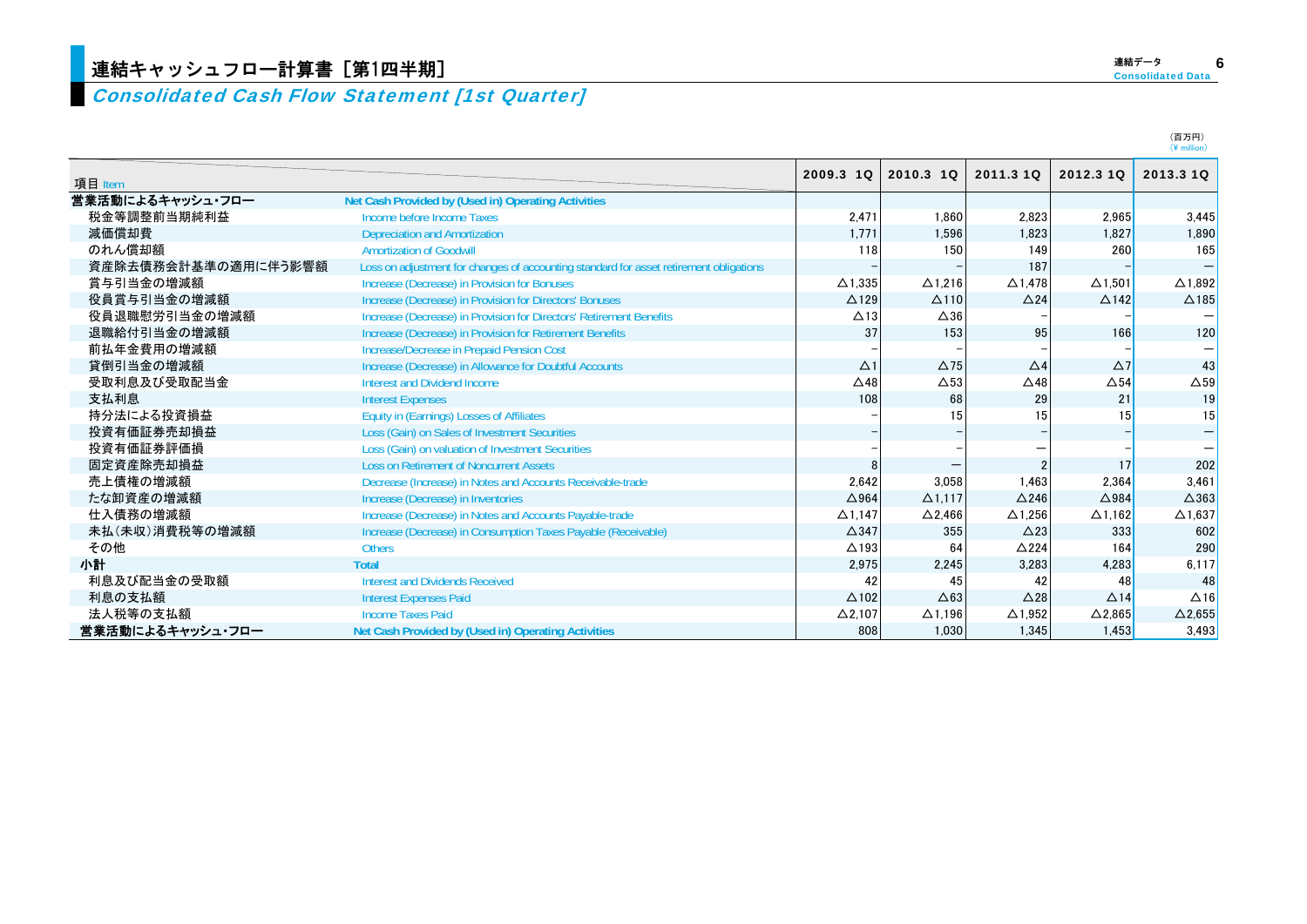(百万円)<br>(¥ million)

|                   |                                                                    | 決算期 Fiscal Term | 2009.3 1Q         | 2010.3 10         | 2011.3 10         | 2012.3 10         | 2013.3 10         |
|-------------------|--------------------------------------------------------------------|-----------------|-------------------|-------------------|-------------------|-------------------|-------------------|
| 項目 Item           |                                                                    |                 |                   |                   |                   |                   |                   |
| 投資活動によるキャッシュ・フロー  | Net Cash Provided by (Used in) Investment Activities               |                 |                   |                   |                   |                   |                   |
| 定期預金の預入による支出      | <b>Payments into Time Deposits</b>                                 |                 | $\triangle$ 12    | $\triangle 9$     | $\Delta$ 4        | $\Delta 6$        | $\triangle 8$     |
| 定期預金の払い戻しによる収入    | Proceeds from Withdrawal of Time Deposits                          |                 |                   | 42                |                   | 11                | 18                |
| 有形固定資産の取得による支出    | Purchase of Property, Plant and Equipment                          |                 | $\triangle$ 4,227 | $\Delta$ 791      | $\Delta$ 1,274    | $\triangle$ 1,630 | $\Delta$ 2,889    |
| 有形固定資産の売却による収入    | Proceeds from Sales of Property, Plan and Equipment                |                 |                   | 10                |                   | 24                | 66                |
| 無形固定資産の取得による支出    | <b>Purchase of Intangible Assets</b>                               |                 | $\Delta$ 271      | $\Delta$ 418      | $\triangle$ 322   | $\triangle$ 410   | $\triangle$ 251   |
| 投資有価証券の取得による支出    | <b>Purchase of Investment Securities</b>                           |                 | $\triangle$ 304   |                   |                   |                   |                   |
| 投資有価証券の売却による収入    | <b>Proceeds from Sales of Investment Securities</b>                |                 |                   |                   |                   |                   |                   |
| 子会社株式の取得による収支     | <b>Purchase of Investments in Subsidiaries</b>                     |                 |                   |                   |                   |                   |                   |
| 投資不動産の取得による支出     | Payment for Investment in Real Estate                              |                 |                   |                   |                   |                   |                   |
| 事業譲受による支出         | Payments for transfer of business                                  |                 |                   |                   |                   | $\Delta$ 1,900    |                   |
| その他               | <b>Others</b>                                                      |                 | $\Delta$ 26       | 199               | $\Delta$ 57       | $\triangle$ 141   | 99                |
| 投資活動によるキャッシュ・フロー  | Net Cash Provided by (Used in) Investment Activities               |                 | $\triangle$ 4.840 | $\triangle$ 967   | $\Delta$ 1.657    | $\Delta$ 4.053    | $\Delta$ 2,965    |
| 財務活動によるキャッシュ・フロー  | Net Cash Provided by (Used in) Financing Activities                |                 |                   |                   |                   |                   |                   |
| 短期借入金純増減額         | Net Increase (Decrease) in Short-term Loans Payable                |                 | 6.852             | 3.574             | 2,460             | 575               |                   |
| 長期借入による収入         | Proceeds from Long-term Loans Payable                              |                 |                   |                   |                   |                   |                   |
| 長期借入金の返済による支出     | Repayments of Long-term Loans Payable                              |                 | $\triangle$ 14    | $\triangle$ 28    | $\triangle 3$     | $\Delta$ 1        | $\Delta$ 1        |
| 株式の発行による収入        | Proceeds from Issuance of Common Stock                             |                 | 26                | 22                | 157               | 37                | 132               |
| 少数株主からの払込みによる収入   | Proceeds from Stock Issuance to Minority Shareholders              |                 |                   |                   |                   |                   |                   |
| 自己株式の取得による支出      | <b>Purchase of Treasury Stock</b>                                  |                 | $\triangle 0$     | $\triangle 0$     | $\triangle 3$     | $\triangle 3$     |                   |
| 配当金の支払額           | <b>Cash Dividends Paid</b>                                         |                 | $\Delta$ 1.431    | $\triangle$ 1.329 | $\triangle$ 1.588 | $\triangle$ 1.643 | $\Delta$ 1,953    |
| 少数株主への配当金の支払額     | <b>Dividend Paid to Minority Shareholders</b>                      |                 |                   |                   |                   |                   |                   |
| その他               | <b>Others</b>                                                      |                 | $\Delta$ 657      | $\triangle$ 409   | $\Delta$ 310      | $\triangle$ 195   | $\triangle$ 102   |
| 財務活動によるキャッシュ・フロー  | Net Cash Provided by (Used in) Financing Activities                |                 | 4,775             | 1,833             | 711               | $\Delta$ 1,229    | $\triangle$ 1,924 |
| 現金及び現金同等物に係る換算差額  | <b>Effect of Exchange Rate Change on Cash and Cash Equivalents</b> |                 | 418               | 58                | $\Delta$ 547      | $\Delta$ 166      | $\Delta$ 559      |
| 現金及び現金同等物の増減額     | Net Increase (Decrease) in Cash and Cash Equivalents               |                 | 1.161             | 1.955             | $\triangle$ 148   | $\triangle$ 3.995 | $\Delta$ 1,955    |
| 現金及び現金同等物の期首残高    | Cash and Cash Equivalents at Beginning of Term                     |                 | 9.679             | 9.410             | 13,812            | 18,915            | 21,838            |
| 現金及び現金同等物の期首残高調整額 | Increase (Decrease) of Cash and Cash Equivalents                   |                 |                   |                   |                   |                   |                   |
|                   | Due to Fiscal Year-end Change for Subsidiaries                     |                 |                   |                   |                   |                   |                   |
| 現金及び現金同等物の期末残高    | Cash and Cash Equivalents at End of Term                           |                 | 10.841            | 11.365            | 13,663            | 14.920            | 19.882            |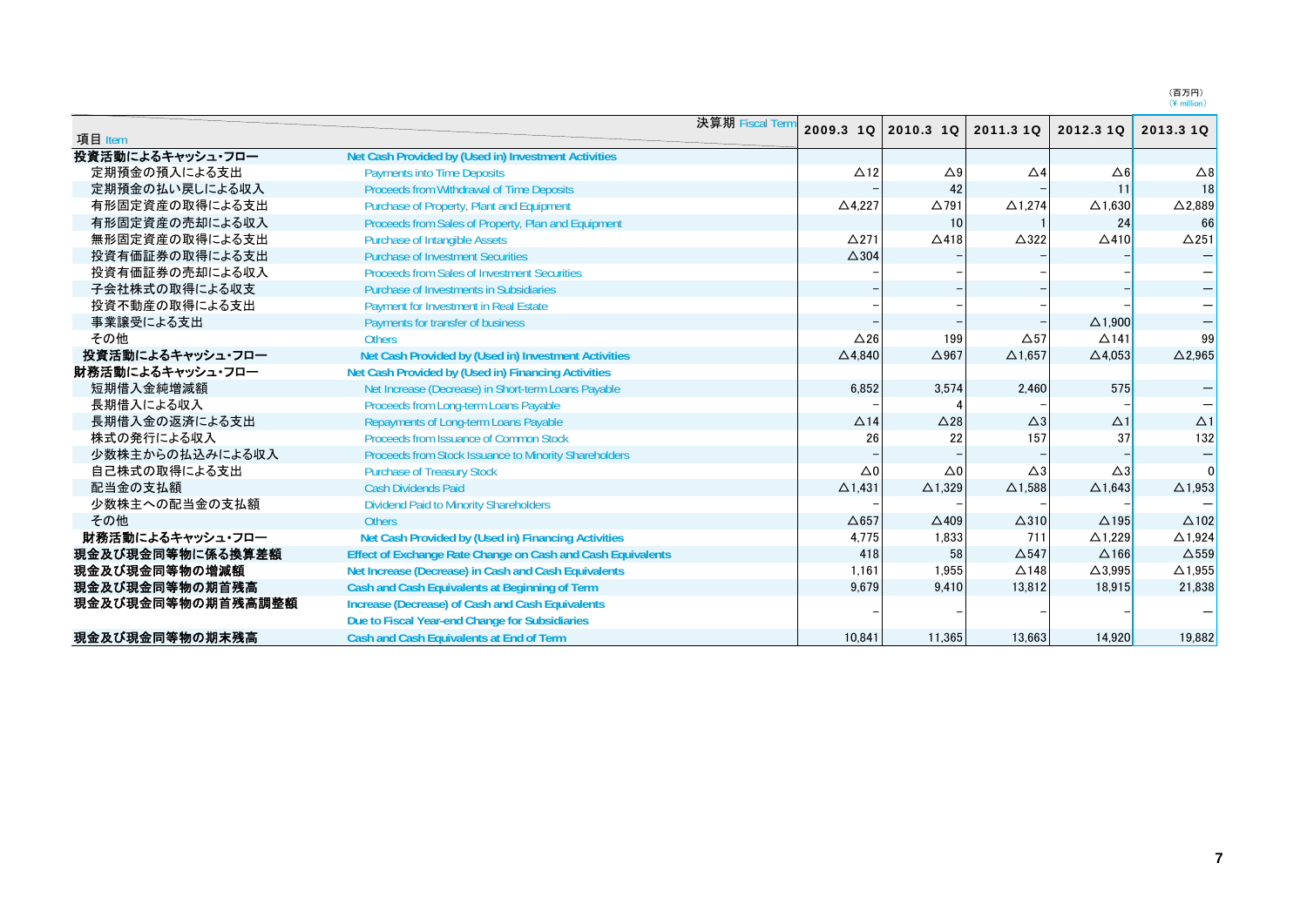## 地域別・事業別・品目別売上高[第1四半期] しかします しょうしょう しょうしょう しょうしょう しゅうしょう しょうしょう

### 地域別売上高

Net Sales by Destination

|        |                          | 決算期 Fiscal Term    |        | 2009.3 1Q |       |        | 2010.3 10 |       |        | 2011.3 10     |       |        | 2012.3 10 |       |        | 2013.3 1Q |                      | 2013.3 通期予想<br>(Forecast) |
|--------|--------------------------|--------------------|--------|-----------|-------|--------|-----------|-------|--------|---------------|-------|--------|-----------|-------|--------|-----------|----------------------|---------------------------|
|        |                          |                    |        | Ratio     | YoY   |        | Ratio     | YoY   |        | Ratio         | YoY   |        | Ratio     | YoY   |        | Ratio     | $Y_0Y^*$             |                           |
|        | 地域 Destination           |                    |        | (9)       | (9)   |        | (%)       | (9)   |        | $\frac{9}{6}$ | (9)   |        | (%)       | (%)   |        | (9)       | (% )                 |                           |
| 国<br>内 |                          | Japan              | 6.882  | 26.3      | 109.0 | 6,775  | 27.1      | 98.4  | 7.126  | 25.6          | 105.2 | 7,828  | 25.5      | 109.9 | 7,614  | 24.0      | 97.3                 | 40,500                    |
| 米州     |                          | Americas           | 5.944  | 22.7      | 122.1 | 5.512  | 22.1      | 92.7  | 6,444  | 23.1          | 16.9  | 6.434  | 20.9      | 99.8  | 6,616  | 20.9      | 102.8                | 32,800                    |
| 欧州     |                          | Europe             | 9,863  | 37.7      | 104.8 | 9,066  | 36.3      | 91.9  | 8,472  | 30.4          | 93.4  | 9,648  | 31.4      | 113.9 | 9,039  | 28.5      | 93.7                 | 38,900                    |
| 中国     |                          | China              | .855   | 7.1       | 104.4 | 2.110  | 8.4       | 113.7 | 3.970  | 14.2          | 188.1 | 4.989  | 16.2      | 125.7 | 6,537  | 20.6      | 131.0 <mark>1</mark> | 24,800                    |
|        | アジア・パシフィック               | Asia-Pacific       | 1.610  | 6.2       | 126.4 | 1,526  | 6.1       | 94.8  | 1,881  | 6.7           | 123.2 | 1,858  | 6.0       | 98.8  | 1,867  | 5.9       | 100.5                | 11,000                    |
| 海外 計   |                          | Overseas Total     | 19,274 | 73.7      | 11.2  | 18.215 | 72.9      | 94.5  | 20,768 | 74.4          | 114.0 | 22.930 | 74.5      | 110.4 | 24,061 | 76.0      | 104.9                | 107.500                   |
| 合      | 計                        | <b>Total Sales</b> | 26.157 | 0.001     | 110.6 | 24.990 | 100.0     | 95.5  | 27.894 | 100.01        | 11.6  | 30.758 | 100.0     | 110.3 | 31.676 | 100.0     | 103.0                | 148,000                   |
|        | $\pm$ and $\pm$ in $\pm$ |                    |        |           |       |        |           |       |        |               |       |        |           |       |        |           |                      |                           |

### 事業別売上高

Net Sales by Business

|                | 決算期 Fiscal Term           |        | 2009.3 10 |       |        | 2010.3 10        |       |        | 2011.3 10 |        |        | 2012.3 10 |        |        | 2013.3 1Q        |          | 2013.3 通期予想<br>(Forecast) |
|----------------|---------------------------|--------|-----------|-------|--------|------------------|-------|--------|-----------|--------|--------|-----------|--------|--------|------------------|----------|---------------------------|
|                |                           |        | Ratio     | YoY   |        | Ratio            | YoY   |        | Ratio     | YoY    |        | Ratio     | YoY    |        | <b>Ratio</b>     | $Y_0Y^*$ |                           |
| 事業 Business    |                           |        | (%)       | (%)   |        | (%)              | (9)   |        | (%)       | (%)    |        | (%)       | (% )   |        | (%               | (9)      |                           |
| 血球計数検査         | Hematology                | 17,086 | 65.3      | 112.1 | 16,726 | 66.9             | 97.9  | 17.743 | 63.6      | 106.1  | 19.364 | 63.0      | 109.1  | 20,082 | 63.4             | 103.7    | 89,800                    |
| 血液凝固検査         | <b>Hemostasis</b>         | 3.134  | 12.0      | 101.6 | 2.947  | 11.8             | 94.0  | 3.638  | 13.0      | 123.4  | 4,335  | 14.1      | 119.2  | 4.808  | 15.2             | 10.9     | 19.820                    |
| 免疫検査           | Immunochemistry           | 595    | 2.3       | 98.0  | 457    | 1.8 <sub>1</sub> | 76.8  | 506    | 1.8       | 110.7  | 418    | 1.4       | 82.6   | 387    | 1.2 <sub>1</sub> | 92.6     | 2.220                     |
| 生化学検査          | <b>Clinical Chemistry</b> | 588    | 2.2       | 98.2  | 761    | 3.0              | 129.4 | 668    | 2.4       | 87.8   | 849    | 2.8       | 127.1  | 581    | 1.8              | 68.4     | 4,340                     |
| 尿検査            | <b>Urinalysis</b>         | 2.040  | 7.8       | 122.4 | .722   | 6.9              | 84.4  | 2,227  | 8.0       | 129.3  | 2,439  | 7.9       | 109.5  | 2.524  | 8.0              | 103.5    | 12.250                    |
| POC検査          | Point of Care             | 526    | 2.0       | 86.1  | 604    | 2.4              | 114.8 | 652    | 2.3       | 107.9  | 826    | 2.7       | 126.7  | 926    | 2.9              | 112.1    | 5,870                     |
| その他            | Others                    | 1.030  | 3.9       | 166.1 | 717    | 2.9              | 69.6  | 959    | 3.4       | 133.8  | 952    | 3.1       | 99.3   | 827    | 2.6              | 86.9     | 6.140                     |
| Diagnostics    | <b>Diagnostics</b>        | 25.003 | 95.6      | 111.5 | 23,936 | 95.8             | 95.7  | 26,397 | 94.6      | 110.31 | 29,186 | 94.9      | 110.6  | 30.138 | 95.1             | 103.3    | 140.440                   |
|                |                           | 747    | 2.9       | 96.5  | 322    | 1.3              | 43.1  | 619    | 2.2       | 192.2  | 717    | 2.3       | 115.8  | 726    | 2.3              | 101.3    | 4,060                     |
| Diagnostics/IT | Diagnostics/IT            | 25.751 | 98.4      | 111.0 | 24,258 | 97.1             | 94.2  | 27.016 | 96.8      | 111.4  | 29.904 | 97.2      | 110.7  | 30.865 | 97.4             | 103.2    | 144,500                   |
| その他事業          | <b>Other Business</b>     | 405    | 1.5       | 91.2  | 731    | 2.9              | 180.5 | 878    | 3.2       | 120.1  | 854    | 2.8       | 97.3   | 810    | 2.6              | 94.8     | 3.500                     |
| 合              | <b>Total Sales</b>        | 26.157 | 100.0     | 110.6 | 24.990 | 100.0            | 95.5  | 27.894 | 100.0     | 111.6  | 30.758 | 100.0     | 110.31 | 31.676 | 100.0            | 103.01   | 148,000                   |

### 品目別売上高

**Net Sales by Product Type** 

|                    | 決算期 Fiscal Term         |        | 2009.3 1Q |       |        | 2010.3 1Q |       |        | 2011.3 10 |       |        | 2012.3 10         |                    |        | 2013.3 10          |       | 2013.3 通期予想<br>(Forecast) |
|--------------------|-------------------------|--------|-----------|-------|--------|-----------|-------|--------|-----------|-------|--------|-------------------|--------------------|--------|--------------------|-------|---------------------------|
|                    |                         |        | Ratio     |       |        | Ratio     | YoY   |        | Ratio     | YoY   |        | Ratio             | YoY                |        | Ratio              |       |                           |
| 品目<br>Product Type |                         |        | (%        | (% )  |        | (%)       | (9)   |        | (9)       | (% )  |        | (%)               | (% )               |        | (9)                | (9)   |                           |
| 検体検査機器             | ıstrument               | 8,312  | 31.8      | 109.9 | 6,711  | 26.9      | 80.7  | 8.640  | 31.0      | 128.7 | 9,307  | 30.3              | 107.7              | 9.673  | 30.5               | 103.9 | 51,600                    |
| 検体検査試薬             | Readent                 | 1.881  | 45.4      | 15.0  | 12.110 | 48.5      | 101.9 | 12.556 | 45.0      | 103.7 | 14.461 | 47.0              | 115.2 <sub>h</sub> | 14.822 | 46.8               | 102.5 | 65.400                    |
| 保守サービス             | tenance Service & Parts | 2,221  | 8.51      | 102.6 | 2.597  | 10.4      | 116.9 | 2.898  | 10.4      | 111.6 | 3.146  | 10.2 <sub>1</sub> | 108.6              | 3.234  | 10.2               | 102.8 | 14,200                    |
| その他                | <b>Others</b>           | 3,740  | 14.3      | 104.0 | 3,571  | 14.3      | 95.5  | 3.798  | 13.6      | 106.4 | 3,842  | 12.5              | 101.2              | 3.945  | 12.5               | 102.7 | 16,800                    |
| 合計                 | <b>Total Sales</b>      | 26.157 | 100.0     | 110.6 | 24.990 | 100.0     | 95.5  | 27.894 | 100.0     | 111.6 | 30.758 | 100.01            | 110.3              | 31.676 | 100.0 <sub>1</sub> | 103.0 | 148,000                   |

※前年同期を100%としています。 ●通期予想は、2012年5月に公表したものです。  $\%$ Previous period = 100% <br>  $\bigcirc$ Business forecast was revised in May 2012.

(百万円) (\ million)

(百万円) (\ million)

(百万円) (\ million)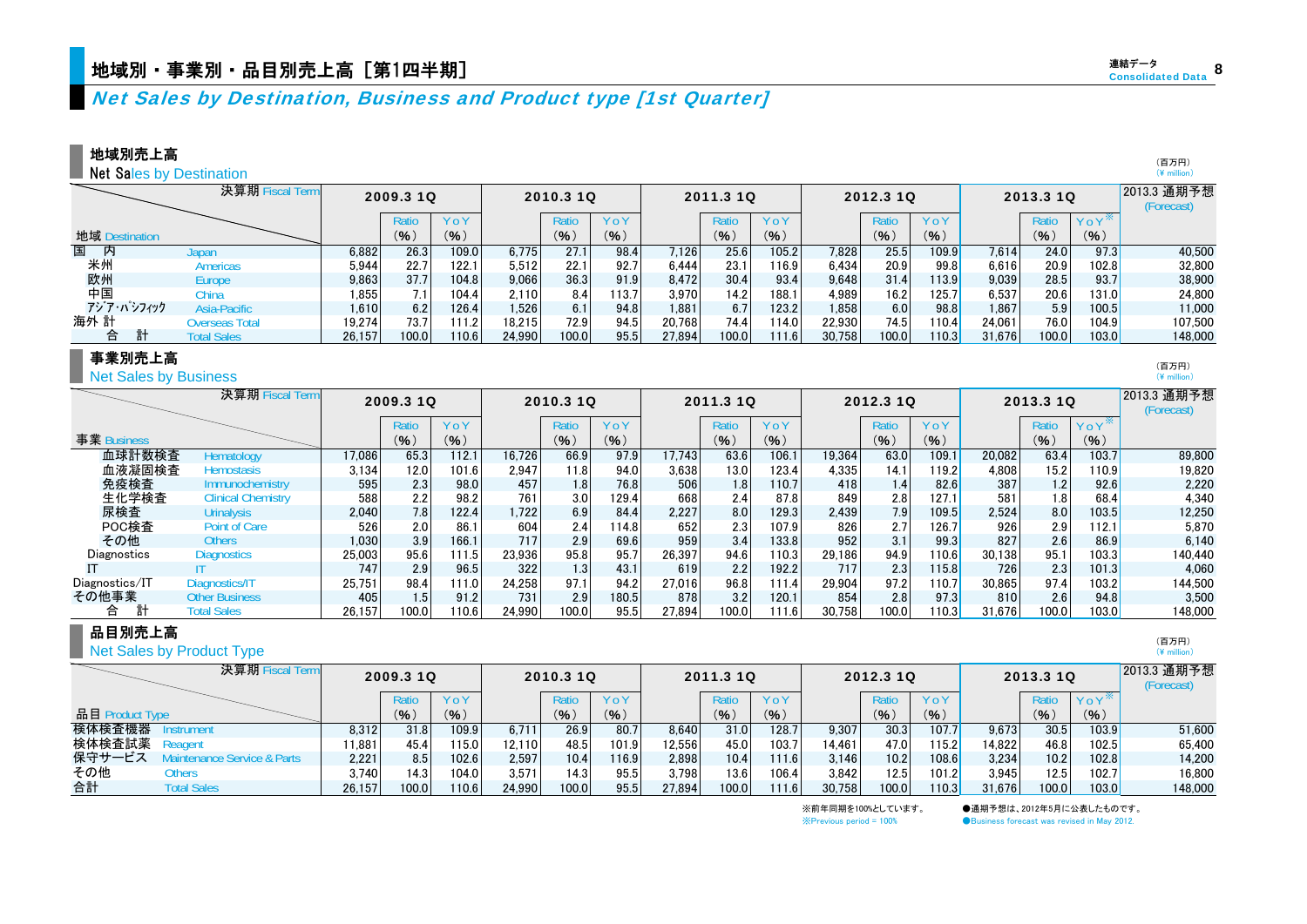#### まままでは、このことをしていることをしている。<br>このことには、このことには、このことには、このことには、このことには、このことには、このことには、このことには、このことには、このことには、このことには、このことには、このことには、このことには、このことには、このことに 地域別・事業別売上高Net Sales by Destination and Business

 $\mathbb{I}$ 

Other Business

Total Sales

|               |                           |       |           |       |       |                   |       |        |           |       |       |           |       |       |           | (¥ million) |
|---------------|---------------------------|-------|-----------|-------|-------|-------------------|-------|--------|-----------|-------|-------|-----------|-------|-------|-----------|-------------|
| ■ 国内<br>Japan |                           |       |           |       |       |                   |       |        |           |       |       |           |       |       |           |             |
|               | 決算期 Fiscal Term           |       | 2009.3 1Q |       |       | 2010.3 1Q         |       |        | 2011.3 10 |       |       | 2012.3 10 |       |       | 2013.3 1Q |             |
|               |                           |       | Ratio     | YoY   |       | Ratic             | YoY   |        | Ratio     | YoY   |       | Ratio     | YoY   |       | Ratio     | $Y_0Y^*$    |
| 事業 Business   |                           |       | (% )      | (% )  |       | (%)               | (9)   |        | (9)       | (9)   |       | (9)       | (9)   |       | (9)       | (% )        |
| 血球計数検査        | Hematology                | 2.715 | 39.5      | 110.2 | 2,856 | 42.2              | 105.2 | 2.721  | 38.2      | 95.3  | 3,219 | 41.1      | 118.3 | 3.354 | 44.0      | 104.2       |
| 血液凝固検査        | <b>Hemostasis</b>         | 163   | 16.9      | 109.5 | 121،، | 16.5 <sub>1</sub> | 96.4  | ا108.، | 15.5      | 98.8  | 1.270 | 16.2      | 114.6 | .218  | 16.0      | 95.9        |
| 免疫検査          | Immunochemistry           | 593   | 8.6       | 99.0  | 452   | 6.7               | 76.2  | 498    | 7.0       | 110.2 | 409   | 5.2       | 82.1  | 378   | 5.0       | 92.4        |
| 生化学検査         | <b>Clinical Chemistry</b> | 413   | 6.0       | 94.9  | 402   | 5.9               | 97.3  | 333    | 4.7       | 82.8  | 401   | 5.1       | 120.4 | 360   | 4.7       | 89.8        |
| 尿検査           | <b>Urinalysis</b>         | 311   | 4.5       | 102.6 | 310   | 4.6               | 99.7  | 362    | 5.1       | 116.8 | 399   | 5.1       | 110.2 | 363   | 4.8       | 91.0        |
| POC検査         | Point of Care             | 409   | 5.9       | 81.3  | 500   | 7.4               | 122.2 | 383    | 5.4       | 76.6  | 490   | 6.3       | 127.9 | 453   | 6.0       | 92.4        |

他 Others | 599 | 8.7 | 220.2 | 516 | 7.6 | 86.1 | 802 | 11.3 | 155.4 | 775 | 9.9 | 96.6 | 736 | 9.7 | 95.0

Diagnostics 6,205 90.2 110.0 6,160 90.9 99.3 6,209 87.1 100.8 6,967 89.0 112.2 6,865 90.2 98.5

 322 4.7 126.8 195 2.9 60.6 428 6.0 219.5 559 7.2 130.6 539 7.1 96.4 Diagnostics/IT | 6,527 94.8 110.7 6,355 93.8 97.4 6,638 93.2 104.5 7,526 96.2 113.4 7,405 97.3 98.4

354 5.1 85.1 419 6.2 118.4 487 6.8 116.2 301 3.8 61.8 209 2.7 69.4

6,882 100.0 109.0 6,775 100.0 98.4 7,126 100.0 105.2 7,828 100.0 109.9 7,614 100.0 97.3

合 計 その他事業

その他

**Diagnostics** 

ITDiagnostics/IT

|                | 決算期 Fiscal Term           |        | 2009.3 10 |       |        | 2010.3 10 |       |        | 2011.3 10 |       |        | 2012.3 10 |       |        | 2013.3 10 |          |
|----------------|---------------------------|--------|-----------|-------|--------|-----------|-------|--------|-----------|-------|--------|-----------|-------|--------|-----------|----------|
|                |                           |        | Ratio     | YoY   |        | Ratio     | YoY   |        | Ratio     | YoY   |        | Ratio     | YoY   |        | Ratio     | $Y_0Y^*$ |
| 事業 Business    |                           |        | (%)       | (% )  |        | (% )      | (%)   |        | (%)       | (% )  |        | (9)       | (9)   |        | (%)       | (%)      |
| 血球計数検査         | Hematology                | 14.370 | 74.6      | 112.5 | 13.869 | 76.1      | 96.5  | 15.021 | 72.3      | 108.3 | 16.145 | 70.4      | 107.5 | 16.728 | 69.5      | 103.6    |
| 血液凝固検査         | Hemostasis                | 1,971  | 10.2      | 97.4  | 1.825  | 10.0      | 92.6  | 2,530  | 12.2      | 138.6 | 3.064  | 13.4      | 121.1 | 3,590  | 14.9      | 117.2    |
| 免疫検査           | <b>Immunochemistry</b>    |        | 0.0       | 14.3  |        | 0.0       | 500.0 |        | 0.0       | 160.0 |        | 0.0       | 100.0 |        | 0.0       | 100.0    |
| 生化学検査          | <b>Clinical Chemistry</b> | 175    | 0.9       | 106.7 | 359    | 2.0       | 205.1 | 335    | 1.6       | 93.3  | 447    | 2.0       | 133.4 | 220    | 0.9       | 49.2     |
| 尿検査            | <b>Urinalysis</b>         | .729   | 9.0       | 126.9 | 1.411  | 7.7       | 81.6  | 1,865  | 9.0       | 132.2 | 2.039  | 8.9       | 109.3 | 2,160  | 9.0       | 105.9    |
| POC検査          | Point of Care             | 117    | 0.6       | 108.3 | 104    | 0.6       | 88.9  | 269    | 1.3       | 258.7 | 335    | 1.5       | 124.5 | 472    | 2.0       | 140.9    |
| その他            | <b>Others</b>             | 431    | 2.2       | 124.2 | 200    |           | 46.4  | 156    | 0.8       | 78.0  | 177    | 0.8       | 113.5 | 91     | 0.4       | 51.4     |
| Diagnostics    | <b>Diagnostics</b>        | 18,798 | 97.5      | 112.0 | 17.776 | 97.6      | 94.6  | 20.187 | 97.2      | 113.6 | 22.219 | 96.9      | 110.1 | 23,273 | 96.7      | 104.7    |
|                |                           | 425    | 2.2       | 81.9  | 126    | 0.7       | 29.6  | 190    | 0.9       | 150.8 | 157    | 0.7       | 82.6  | 1861   | 0.8       | 118.5    |
| Diagnostics/IT | Diagnostics/IT            | 19,223 | 99.7      | 111.1 | 17.903 | 98.3      | 93.1  | 20.377 | 98.1      | 113.8 | 22,377 | 97.6      | 109.8 | 23,459 | 97.5      | 104.8    |
| その他事業          | <b>Other Business</b>     | 51     | 0.3       | 188.9 | 312    |           | 611.8 | 391    | 1.9       | 125.3 | 553    | 2.4       | 141.4 | 601    | 2.5       | 108.7    |
| 計<br>合         | <b>Total Sales</b>        | 19.274 | 100.0     | 111.2 | 18.215 | 100.0     | 94.5  | 20.768 | 100.0     | 114.0 | 22.930 | 100.0     | 110.4 | 24.061 | 100.0     | 104.9    |

※Previous period = 100% ※前年同期を100%としています。

# 連結データ

(百万円)  $(\frac{1}{\sqrt{2}})$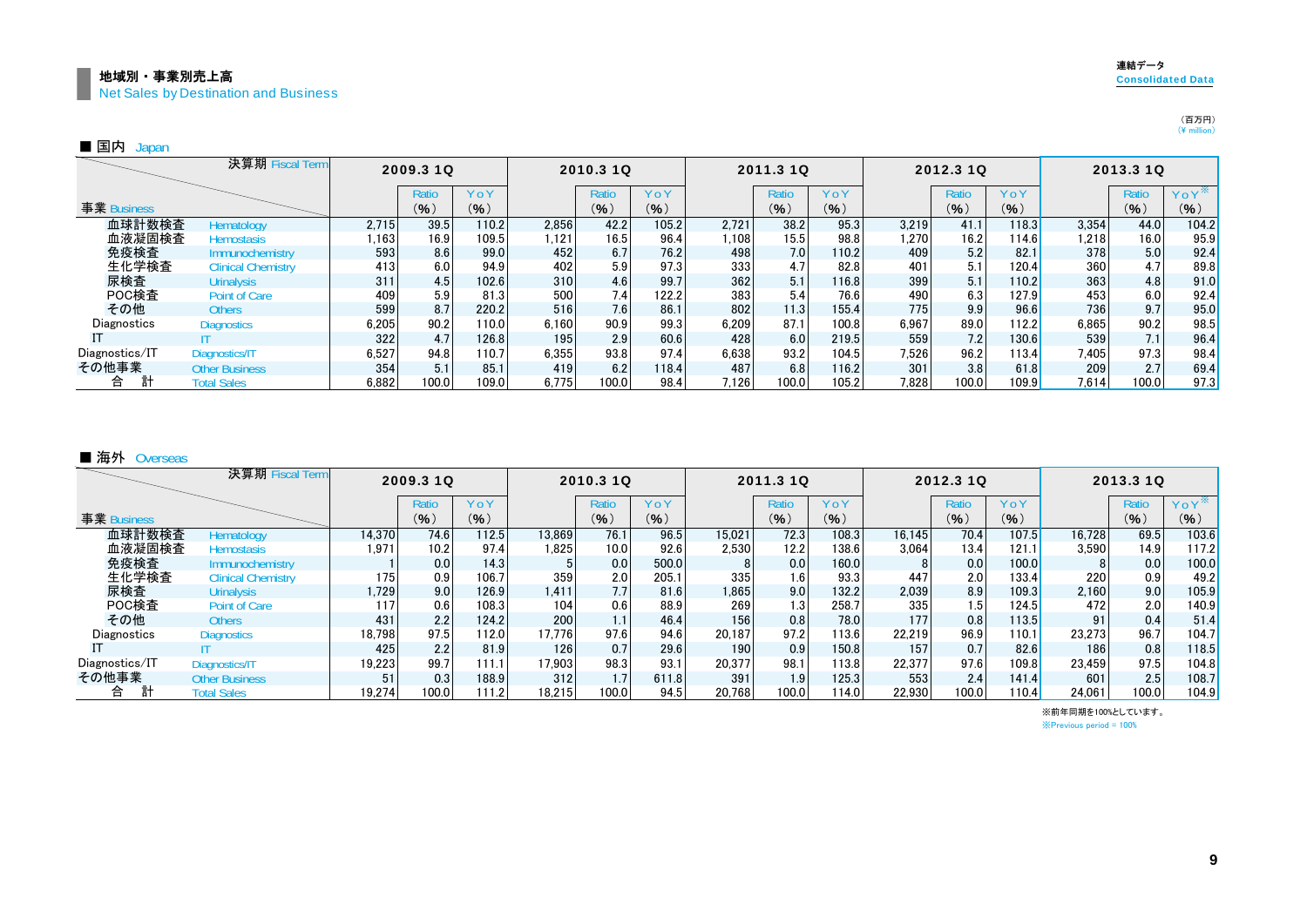| │ 地域別・事業別売上高                          | 連結データ                    | 10 |
|---------------------------------------|--------------------------|----|
| Net Sales by Destination and Business | <b>Consolidated Data</b> |    |
|                                       |                          |    |

|                | 決算期 Fiscal Term           |                          | 2009.3 10 |       |                          | 2010.3 1Q |      |       | 2011.3 10 |       |       | 2012.3 10                |       |       | 2013.3 1Q    |          |
|----------------|---------------------------|--------------------------|-----------|-------|--------------------------|-----------|------|-------|-----------|-------|-------|--------------------------|-------|-------|--------------|----------|
|                |                           |                          | Ratio     | YoY   |                          | Ratio     | YoY  |       | Ratio     | YoY   |       | Ratio                    | YoY   |       | <b>Ratio</b> | $Y_0Y^*$ |
| 事業 Business    |                           |                          | (9)       | (% )  |                          | (9)       | (%)  |       | $($ % $)$ | (%)   |       | (%)                      | (% )  |       | (%)          | (9)      |
| 血球計数検査         | Hematology                | 4,882                    | 82.1      | 121.4 | 4,737                    | 85.9      | 97.0 | 5,468 | 84.9      | 115.4 | 5.506 | 85.6                     | 100.7 | 5,602 | 84.7         | 101.7    |
| 血液凝固検査         | <b>Hemostasis</b>         | 494                      | 8.3       | 114.4 | 302                      | 5.5       | 61.1 | 352   | 5.5       | 116.6 | 295   | 4.6                      | 83.8  | 310   | 4.7          | 105.1    |
| 免疫検査           | Immunochemistry           |                          | -         |       |                          |           |      |       |           |       |       |                          |       |       | 0.0          |          |
| 生化学検査          | <b>Clinical Chemistry</b> | $\overline{\phantom{m}}$ | –         |       | $\overline{\phantom{0}}$ |           |      |       |           |       | –     | $\overline{\phantom{0}}$ | –     |       | 0.0          |          |
| 尿検査            | <b>Urinalysis</b>         | 487                      | 8.2       | 132.7 | 455                      | 8.31      | 93.4 | 481   | 7.5       | 105.7 | 398   | 6.2                      | 82.7  | 410   | 6.2          | 103.0    |
| POC検査          | Point of Care             | $\overline{\phantom{0}}$ |           |       | -                        |           |      | 93    | 1.5       |       | 177   | 2.8                      | 190.3 | 213   | 3.2          | 120.3    |
| その他            | <b>Others</b>             | –                        |           |       |                          | 0.0       |      |       |           |       |       |                          |       |       | 0.0          |          |
| Diagnostics    | <b>Diagnostics</b>        | 5,864                    | 98.7      | 121.6 | 5.497                    | 99.7      | 93.7 | 6.395 | 99.2      | 116.3 | 6.377 | 99.1                     | 99.7  | 6,537 | 98.8         | 102.5    |
|                |                           | 80                       | 1.3       | 166.7 | 14                       | 0.3       | 17.5 | 48    | 0.8       | 342.9 | 56    | 0.9                      | 116.7 | 79    | 1.21         | 141.1    |
| Diagnostics/IT | Diagnostics/IT            | 5,944                    | 100.0     | 122.1 | 5.512                    | 100.0     | 92.7 | 6.444 | 100.0     | 116.9 | 6.434 | 100.0                    | 99.8  | 6.616 | 100.0        | 102.8    |
| その他事業          | <b>Other Business</b>     |                          |           |       |                          |           |      |       |           |       |       |                          |       |       | 0.0          |          |
| 合              | <b>Total Sales</b>        | 5,944                    | 100.0     | 122.1 | 5.512                    | 100.0     | 92.7 | 6,444 | 100.0     | 116.9 | 6,434 | 100.0                    | 99.8  | 6,616 | 100.0        | 102.8    |

#### ■ 欧州 Europe

|                | 決算期 Fiscal Term           |       | 2009.3 10 |        |       | 2010.3 10 |       |       | 2011.3 10 |       |       | 2012.3 10 |       |       | 2013.3 1Q        |          |
|----------------|---------------------------|-------|-----------|--------|-------|-----------|-------|-------|-----------|-------|-------|-----------|-------|-------|------------------|----------|
|                |                           |       | Ratio     | YoY    |       | Ratio     | YoY   |       | Ratio     | YoY   |       | Ratio     | YoY   |       | Ratio            | $Y_0Y^*$ |
| 事業 Business    |                           |       | (%)       | (% )   |       | (%)       | (9)   |       | (%)       | (9)   |       | (9)       | (%)   |       | (%)              | (% )     |
| 血球計数検査         | Hematology                | 7.303 | 74.0      | 105.1  | 6.742 | 74.4      | 92.3  | 6.151 | 72.6      | 91.2  | 6.877 | 71.3      | 111.8 | 6,526 | 72.2             | 94.9     |
| 血液凝固検査         | <b>Hemostasis</b>         | 913   | 9.3       | 99.9   | 901   | 9.9       | 98.7  | 869   | 10.3      | 96.4  | 1.099 | 11.4      | 126.5 | 956   | 10.6             | 87.0     |
| 免疫検査           | Immunochemistry           | -     | -         |        |       | 0.0       |       |       |           | 150.0 |       | 0.1       | 200.0 |       | 0.1              | 100.0    |
| 生化学検査          | <b>Clinical Chemistry</b> | 37    | 0.4       | .233.3 | 208   | 2.3       | 562.2 | 158   | 1.9       | 76.0  | 175   | 1.81      | 110.8 | 40    | 0.5              | 22.9     |
| 尿検査            | <b>Urinalysis</b>         | 832   | 8.4       | 110.3  | 621   | 6.8       | 74.6  | 580   | 6.8       | 93.4  | 643   | 6.7       | 110.9 | 595   | 6.6              | 92.5     |
| POC検査          | <b>Point of Care</b>      | 69    | 0.7       | 100.0  | 40    | 0.4       | 58.0  | 117   | 1.4       | 292.5 | 102   | 1.1       | 87.2  | 214   | 2.4              | 209.8    |
| その他            | <b>Others</b>             | 430   | 4.4       | 124.3  | 194   | 2.1       | 45.1  | 156   | 1.8       | 80.4  | 175   | 1.8       | 112.2 | 89    | 1.0 <sub>1</sub> | 50.9     |
| Diagnostics    | <b>Diagnostics</b>        | 9,587 | 97.2      | 106.1  | 8.711 | 96.1      | 90.9  | 8,036 | 94.9      | 92.3  | 9.081 | 94.1      | 113.0 | 8,430 | 93.3             | 92.8     |
|                |                           | 225   | 2.3       | 63.6   | 42    | 0.5       | 18.7  | 48    | 0.6       | 114.3 | 16    | 0.2       | 33.3  | 12    | 0.1              | 75.0     |
| Diagnostics/IT | Diagnostics/IT            | 9,813 | 99.5      | 104.4  | 8.754 | 96.6      | 89.2  | 8,085 | 95.4      | 92.4  | 9.097 | 94.3      | 112.5 | 8.442 | 93.4             | 92.8     |
| その他事業          | <b>Other Business</b>     | 50    | 0.5       | 263.2  | 312   | 3.4       | 624.0 | 387   | 4.6       | 124.0 | 550   | 5.7       | 142.1 | 597   | 6.6              | 108.5    |
| 計<br>合         | <b>Total Sales</b>        | 9.863 | 100.0     | 104.8  | 9.066 | 100.0     | 91.9  | 8.472 | 100.0     | 93.4  | 9.648 | 100.0     | 113.9 | 9.039 | 100.0            | 93.7     |

※Previous period = 100% ※前年同期を100%としています。 (百万円)<br>(¥ million)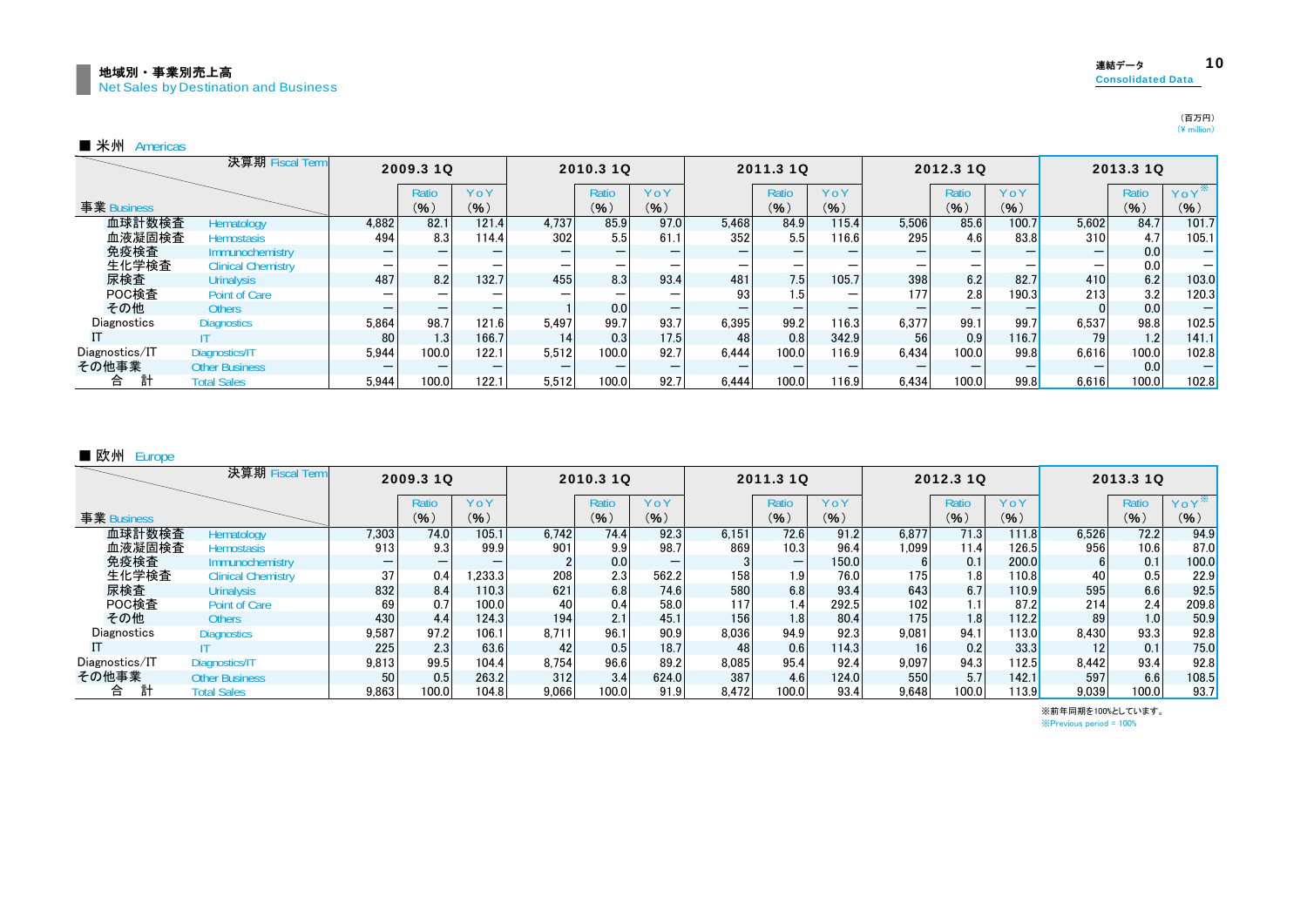## (百万円)<br>(¥ million)

#### ■ 中国 China

|                | 決算期 Fiscal Term           |       | 2009.3 10 |       |       | 2010.3 1Q |       |       | 2011.3 10 |       |       | 2012.3 1Q                |        |       | 2013.3 1Q |          |
|----------------|---------------------------|-------|-----------|-------|-------|-----------|-------|-------|-----------|-------|-------|--------------------------|--------|-------|-----------|----------|
|                |                           |       | Ratio     | YoY   |       | Ratio     | YoY   |       | Ratio     | YoY   |       | Ratio                    | $Y_0Y$ |       | Ratio     | $Y_0Y^*$ |
| 事業 Business    |                           |       | (%)       | (96)  |       | (% )      | (% )  |       | (96)      | (%)   |       | (9)                      | (% )   |       | (9)       | (9)      |
| 血球計数検査         | Hematology                | 995   | 53.6      | 112.7 | 1.270 | 60.2      | 127.6 | 2,059 | 51.9      | 162.1 | 2.400 | 48.1                     | 116.6  | 3,289 | 50.3      | 137.0    |
| 血液凝固検査         | Hemostasis                | 342   | 18.4      | 71.4  | 374   | 17.7      | 109.4 | 998   | 25.1      | 266.8 | 1.399 | 28.0                     | 140.2  | 1.977 | 30.3      | 141.3    |
| 免疫検査           | Immunochemistry           |       |           |       |       |           |       |       |           |       |       |                          |        |       |           |          |
| 生化学検査          | <b>Clinical Chemistry</b> | 106   | 5.7       | 77.9  | 134   | 6.4       | 126.4 | 157   | 4.0       | 117.2 | 258   | 5.2                      | 164.3  | 166   | 2.5       | 64.3     |
| 尿検査            | <b>Urinalysis</b>         | 340   | 18.3      | 154.5 | 265   | 12.6      | 77.9  | 694   | 17.5      | 261.9 | 872   | 17.5                     | 125.6  | 1,052 | 16.1      | 120.6    |
| POC検査          | <b>Point of Care</b>      | 48    | 2.6       | 126.3 | 63    | 3.0       | 131.3 | 56    | 1.4       | 88.9  | 53    |                          | 94.6   |       | 0.7       | 81.1     |
| その他            | <b>Others</b>             |       |           |       |       |           |       |       |           |       |       |                          |        |       |           |          |
| Diagnostics    | <b>Diagnostics</b>        | 1,834 | 98.9      | 104.3 | 2.108 | 99.9      | 114.9 | 3.967 | 99.9      | 188.2 | 4.985 | 99.9                     | 125.7  | 6,531 | 99.9      | 131.0    |
|                |                           | 21    | 1.1       | 116.7 |       | 0.0       | 4.8   |       |           | 100.0 |       | $\overline{\phantom{0}}$ | 100.0  |       |           | 200.0    |
| Diagnostics/IT | Diagnostics/IT            | 1,855 | 100.0     | 104.4 | 2.110 | 100.0     | 113.7 | 3.968 | 100.0     | 188.1 | 4.986 | 99.9                     | 125.7  | 6,533 | 99.9      | 131.0    |
| その他事業          | <b>Other Business</b>     |       | -         |       |       |           |       |       |           |       |       | 0.1                      | 200.0  |       | 0.1       | 200.0    |
| 合              | <b>Total Sales</b>        | 1,855 | 100.0     | 104.4 | 2.110 | 100.0     | 113.7 | 3.970 | 100.0     | 188.1 | 4.989 | 100.0                    | 125.7  | 6.537 | 100.0     | 131.0    |

#### ■ アジア・パシフィック Asia-Pacific

|                | 決算期 Fiscal Term           |       | 2009.3 1Q |       |       | 2010.3 10 |       |       | 2011.3 1Q |       |       | 2012.3 10    |                          |       | 2013.3 10 |          |
|----------------|---------------------------|-------|-----------|-------|-------|-----------|-------|-------|-----------|-------|-------|--------------|--------------------------|-------|-----------|----------|
|                |                           |       | Ratio     | YoY   |       | Ratio     | YoY   |       | Ratio     | YoY   |       | <b>Ratio</b> | YoY                      |       | Ratio     | $Y_0Y^*$ |
| 事業 Business    |                           |       | (9)       | (%)   |       | (%)       | (9)   |       | (% )      | (9)   |       | (9)          | (% )                     |       | (%)       | (% )     |
| 血球計数検査         | Hematology                | 1,189 | 73.9      | 129.2 | 1.118 | 73.3      | 94.0  | 1,342 | 71.3      | 120.0 | 1.360 | 73.2         | 101.3                    | 1,310 | 70.2      | 96.3     |
| 血液凝固検査         | <b>Hemostasis</b>         | 220   | 13.7      | 111.7 | 247   | 16.2      | 112.3 | 310   | 16.5      | 125.5 | 270   | 14.6         | 87.1                     | 346   | 18.5      | 128.1    |
| 免疫検査           | Immunochemistry           |       | 0.1       | 16.7  |       | 0.2       | 300.0 |       | 0.3       | 133.3 |       | 0.1          | 25.0                     |       |           |          |
| 生化学検査          | <b>Clinical Chemistry</b> | 31    | 1.9       | 134.8 | 16    | 1.0       | 51.6  | 19    |           | 118.8 | 14    | 0.8          | 73.7                     | 13    | 0.7       | 92.9     |
| 尿検査            | <b>Urinalysis</b>         | 68    | 4.2       | 340.0 | 68    | 4.5       | 100.0 | 109   | 5.8       | 160.3 | 124   | 6.7          | 113.8                    | 102   | 5.5       | 82.3     |
| POC検査          | Point of Care             |       | –         |       |       |           |       |       |           |       |       |              | $\overline{\phantom{0}}$ |       | 0.1       | 100.0    |
| その他            | <b>Others</b>             |       |           |       |       | 0.3       |       |       |           |       |       | 0.1          |                          |       |           |          |
| Diagnostics    | <b>Diagnostics</b>        | 1.512 | 93.9      | 129.5 | 1.458 | 95.5      | 96.4  | .788  | 95.1      | 122.6 | 1.775 | 95.5         | 99.3                     | 1,774 | 95.1      | 99.9     |
|                |                           | 98    | 6.1       | 100.0 | 67    | 4.4       | 68.4  | 90    | 4.8       | 134.3 | 83    | 4.5          | 92.2                     | 92    | 4.9       | 110.8    |
| Diagnostics/IT | Diagnostics/IT            | 1.610 | 100.0     | 127.1 | 1.526 | 100.0     | 94.8  | 1.879 | 99.9      | 123.1 | 1.858 | 100.0        | 98.9                     | 1.867 | 100.0     | 100.5    |
| その他事業          | <b>Other Business</b>     |       | _         |       | –     |           |       |       | 0.1       |       |       |              |                          |       | _         |          |
| 計<br>合         | <b>Total Sales</b>        | .610  | 100.0     | 126.4 | 1,526 | 100.0     | 94.8  | 1.881 | 100.0     | 123.2 | .858  | 100.0        | 98.8                     | 1.867 | 100.0     | 100.5    |

※前年同期を100%としています。 ※Previous period = 100%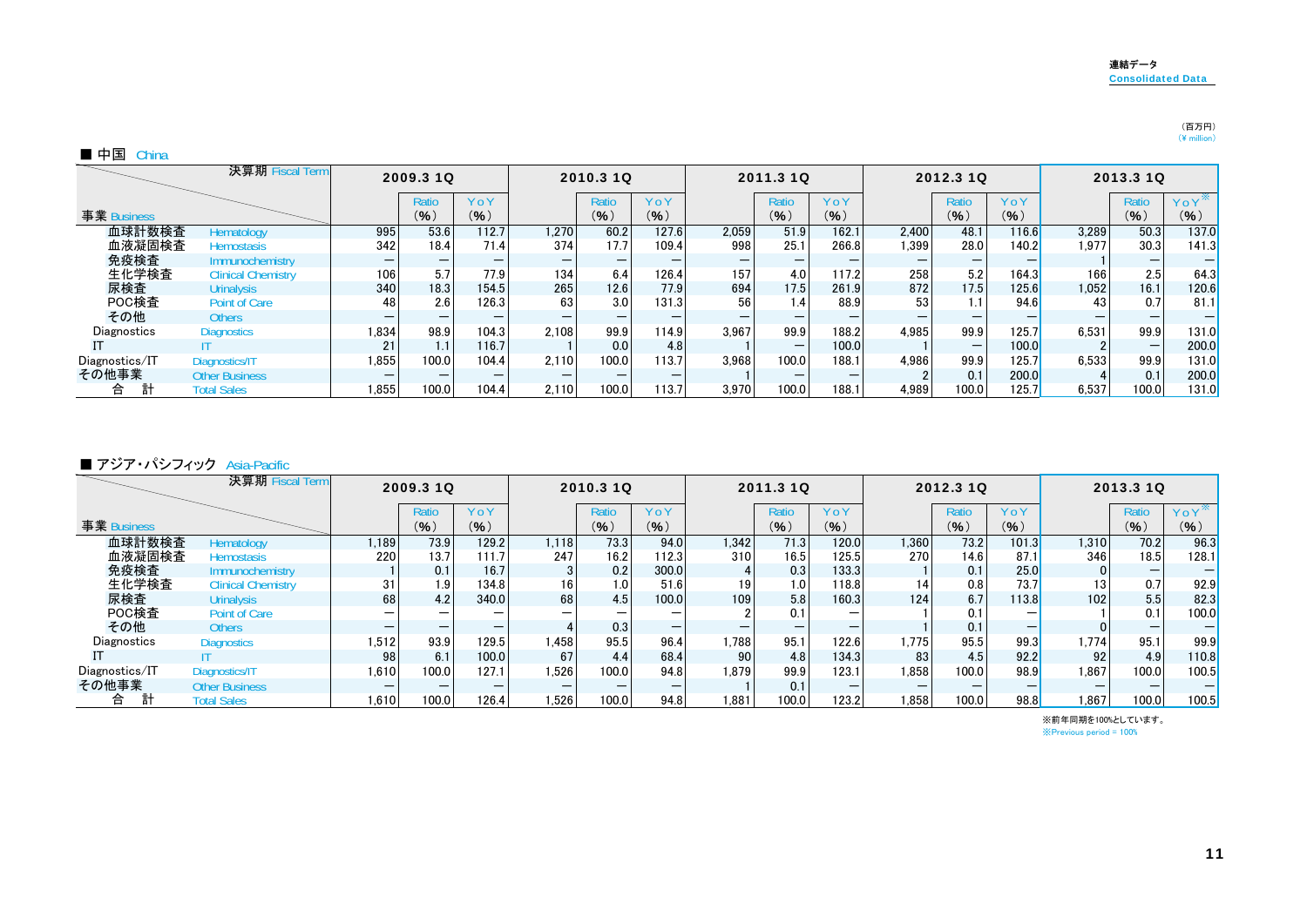(百万円)<br>(¥ million)

|                |        | 決算期 Fiscal Term                        |        | 2009.3 1Q |       |        | 2010.3 1Q    |       |        | 2011.3 1Q |       |        | 2012.3 1Q    |       |        | 2013.3 1Q |             |
|----------------|--------|----------------------------------------|--------|-----------|-------|--------|--------------|-------|--------|-----------|-------|--------|--------------|-------|--------|-----------|-------------|
|                |        |                                        |        | Ratio     | YoY   |        | <b>Ratio</b> | YoY   |        | Ratio     | YoY   |        | <b>Ratio</b> | YoY   |        | Ratio     | $Y$ 0 $Y^*$ |
| 地域 Destination |        |                                        |        | (9)       | (9)   |        | (9)          | (96)  |        | (%)       | (%)   |        | (9)          | (9)   |        | (9)       | (% )        |
|                | 検体検査機器 | <b>Instrument</b>                      | 1.248  | 18.1      | 109.9 | 1.151  | 17.0         | 92.2  | 1,617  | 22.7      | 140.5 | 1.964  | 25.1         | 121.5 | 1,889  | 24.8      | 96.2        |
|                | 検体検査試薬 | Reagent                                | 4,298  | 62.5      | 106.0 | 4,304  | 63.5         | 100.1 | 3,959  | 55.6      | 92.0  | 4.467  | 57.1         | 112.8 | 4,268  | 56.1      | 95.5        |
| 日本             | 保守サービス | <b>Maintenance Service &amp; Parts</b> | 564    | 8.2       | 110.6 | 655    | 9.7          | 116.1 | 734    | 10.3      | 112.1 | 773    | 9.9          | 105.3 | 809    | 10.6      | 104.7       |
| Japan          | その他    | <b>Others</b>                          | 770    | 11.2      | 126.6 | 663    | 9.8          | 86.1  | 815    | 11.4      | 122.9 | 623    | 8.0          | 76.4  | 647    | 8.5       | 103.9       |
|                | 合計     | <b>Total Sales</b>                     | 6.882  | 100.0     | 109.0 | 6.775  | 100.0        | 98.4  | 7.126  | 100.0     | 105.2 | 7.828  | 100.0        | 109.9 | 7.614  | 100.0     | 97.3        |
|                | 検体検査機器 | <b>Instrument</b>                      | 2.160  | 36.3      | 167.8 | 1.458  | 26.5         | 67.5  | 1.892  | 29.4      | 129.8 | 1.781  | 27.7         | 94.1  | 1.605  | 24.3      | 90.1        |
|                | 検体検査試薬 | Reagent                                | 1,963  | 33.0      | 115.7 | 1,928  | 35.0         | 98.2  | 2,188  | 34.0      | 113.5 | 2,226  | 34.6         | 101.7 | 2,405  | 36.4      | 108.0       |
| 米州             | 保守サービス | Maintenance Service & Parts            | 679    | 11.4      | 90.4  | 937    | 17.0         | 138.0 | 1.157  | 18.0      | 123.5 | 1.298  | 20.2         | 112.2 | 1.458  | 22.0      | 112.3       |
| Americas       | その他    | <b>Others</b>                          | 1.140  | 19.2      | 100.6 | 1.187  | 21.5         | 104.1 | 1,205  | 18.7      | 101.5 | 1.128  | 17.5         | 93.6  | 1,147  | 17.3      | 101.7       |
|                | 合計     | <b>Total Sales</b>                     | 5.944  | 100.0     | 122.1 | 5.512  | 100.0        | 92.7  | 6.444  | 100.0     | 116.9 | 6.434  | 100.0        | 99.8  | 6.616  | 100.0     | 102.8       |
|                | 検体検査機器 | nstrument                              | 3.194  | 32.4      | 88.0  | 2.469  | 27.2         | 77.3  | 2,219  | 26.2      | 89.9  | 2.132  | 22.1         | 96.1  | 2.032  | 22.5      | 95.3        |
|                | 検体検査試薬 | Reagent                                | 4.143  | 42.0      | 126.1 | 4.145  | 45.7         | 100.0 | 3.837  | 45.3      | 92.6  | 4.574  | 47.4         | 119.2 | 4.285  | 47.4      | 93.7        |
| 欧州             | 保守サービス | Maintenance Service & Parts            | 850    | 8.6       | 110.1 | 889    | 9.8          | 104.6 | 855    | 10.1      | 96.2  | 949    | 9.8          | 111.0 | 835    | 9.2       | 88.0        |
| Europe         | その他    | <b>Others</b>                          | 1.675  | 17.0      | 97.0  | 1.562  | 17.2         | 93.3  | 1,559  | 18.4      | 99.8  | 1.991  | 20.6         | 127.7 | 1.886  | 20.9      | 94.7        |
|                | 合計     | <b>Total Sales</b>                     | 9.863  | 100.0     | 104.8 | 9.066  | 100.0        | 91.9  | 8,472  | 100.0     | 93.4  | 9.648  | 100.0        | 113.9 | 9.039  | 100.0     | 93.7        |
|                | 検体検査機器 | <b>Instrument</b>                      | 1.034  | 55.7      | 98.1  | 1.170  | 55.5         | 113.2 | 2.285  | 57.5      | 195.3 | 2.807  | 56.3         | 122.8 | 3.665  | 56.1      | 130.6       |
|                | 検体検査試薬 | Reagent                                | 768    | 41.4      | 114.3 | 891    | 42.2         | 116.0 | 1.610  | 40.5      | 180.7 | 2.126  | 42.6         | 132.0 | 2.808  | 43.0      | 132.1       |
| 中国             | 保守サービス | Maintenance Service & Parts            | 50     | 2.7       | 113.6 | 43     | 2.0          | 86.0  | 68     | 1.7       | 158.1 | 47     | 1.0          | 69.1  | 53     | 0.8       | 112.8       |
| China          | その他    | <b>Others</b>                          |        | 0.1       | 14.3  |        | 0.2          | 400.0 |        | 0.2       | 175.0 |        | 0.1          | 100.0 |        | 0.2       | 157.1       |
|                | 合計     | <b>Total Sales</b>                     | 1.855  | 100.0     | 104.4 | 2.110  | 100.0        | 113.7 | 3,970  | 100.0     | 188.1 | 4.989  | 100.0        | 125.7 | 6.537  | 100.0     | 131.0       |
|                | 検体検査機器 | <b>Instrument</b>                      | 674    | 41.9      | 149.4 | 462    | 30.3         | 68.5  | 626    | 33.3      | 135.5 | 620    | 33.4         | 99.0  | 480    | 25.8      | 77.4        |
| アジア・           | 検体検査試薬 | Reagent                                | 706    | 43.9      | 114.6 | 840    | 55.0         | 119.0 | 961    | 51.1      | 114.4 | 1.066  | 57.4         | 110.9 | 1.053  | 56.4      | 98.8        |
| ハジフィック         | 保守サービス | Maintenance Service & Parts            | 77     | 4.8       | 89.5  | 71     | 4.7          | 92.2  | 82     | 4.4       | 115.5 | 77     | 4.2          | 93.9  | 78     | 4.2       | 101.3       |
| Asia-          | その他    | <b>Others</b>                          | 152    | 9.4       | 126.7 | 152    | 10.0         | 100.0 | 210    | 11.2      | 138.2 | 93     | 5.0          | 44.3  | 254    | 13.6      | 273.1       |
| <b>Pacific</b> | 合計     | <b>Total Sales</b>                     | 1.610  | 100.0     | 126.4 | 1.526  | 100.0        | 94.8  | 1.881  | 100.0     | 123.2 | 1,858  | 100.0        | 98.8  | 1.867  | 100.0     | 100.5       |
|                | 検体検査機器 | nstrument                              | 8.312  | 31.8      | 109.9 | 6.711  | 26.9         | 80.7  | 8.640  | 31.0      | 128.7 | 9.307  | 30.3         | 107.7 | 9.673  | 30.5      | 103.9       |
|                | 検体検査試薬 | Reagent                                | 11.881 | 45.4      | 115.0 | 12.110 | 48.5         | 101.9 | 12,556 | 45.0      | 103.7 | 14.461 | 47.0         | 115.2 | 14.822 | 46.8      | 102.5       |
| 計              | 保守サービス | Maintenance Service & Parts            | 2,221  | 8.5       | 102.6 | 2,597  | 10.4         | 116.9 | 2,898  | 10.4      | 111.6 | 3.146  | 10.2         | 108.6 | 3,234  | 10.2      | 102.8       |
| <b>Total</b>   | その他    | <b>Others</b>                          | 3.740  | 14.3      | 104.0 | 3,571  | 14.3         | 95.5  | 3,798  | 13.6      | 106.4 | 3.842  | 12.5         | 101.2 | 3,945  | 12.5      | 102.7       |
|                | 合計     | <b>Total Sales</b>                     | 26.157 | 100.0     | 110.6 | 24.990 | 100.0        | 95.5  | 27.894 | 100.0     | 111.6 | 30.758 | 100.0        | 110.3 | 31.676 | 100.0     | 103.0       |

※前年同期を100%としています。

※Previous period = 100%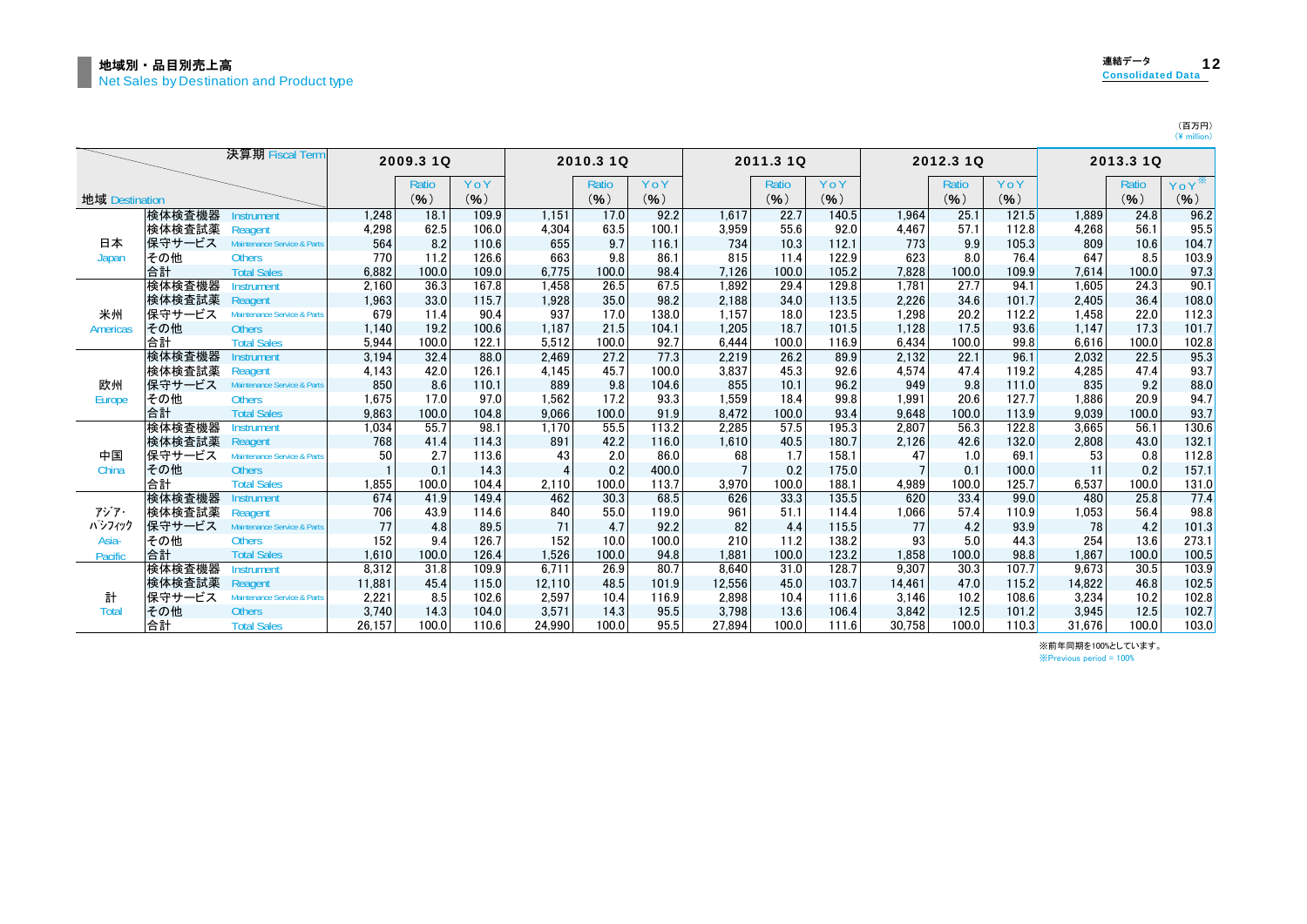### 所在地別売上高および営業利益の状況[第1四半期] しょうしょう しょうしょう しょうしょう しょうしょう しょうしょうしょう

# Net Sales and Operating Income (Loss) by Geographical Region (Net Sales and Operating Income (Loss) of Subsidiaries in the Region) [1st Quarter]

|                |                         |                                           |                   |                          |                          |                |                          |                          |                |                          |                          |                 |                          |                          |                   |                          |                          | (百万円)<br>(¥ million)      |
|----------------|-------------------------|-------------------------------------------|-------------------|--------------------------|--------------------------|----------------|--------------------------|--------------------------|----------------|--------------------------|--------------------------|-----------------|--------------------------|--------------------------|-------------------|--------------------------|--------------------------|---------------------------|
|                |                         | 決算期 Fiscal Term                           |                   | 2009.3 1Q                |                          |                | 2010.3 10                |                          |                | 2011.3 10                |                          |                 | 2012.3 10                |                          |                   | 2013.3 1Q                |                          | 2013.3 通期予想<br>(Forecast) |
|                |                         |                                           |                   | Ratio                    | YoY                      |                | Ratio                    | YoY                      |                | Ratio                    | YoY                      |                 | Ratio                    | YoY                      |                   | Ratio                    | Y o Y $^*$               |                           |
|                | 所在地 Geographical Region |                                           |                   | (9)                      | (%)                      |                | (%)                      | (%)                      |                | (% )                     | (%)                      |                 | (%)                      | (%)                      |                   | (9)                      | (%)                      |                           |
|                | 外部売上高                   | <b>Sales to Customers</b>                 | 7,322             | 48.1                     | 111.0                    | 7,226          | 54.2                     | 98.7                     | 7.695          | 50.7                     | 106.5                    | 8,470           | 48.5                     | 110.1                    | 8.195             | 49.0                     | 96.8                     | 44,100                    |
|                | 内部売上高                   | Intra-area Transfer                       | 7.890             | 51.9                     | 118.4                    | 6.102          | 45.8                     | 77.3                     | 7.471          | 49.3                     | 122.4                    | 9,005           | 51.5                     | 120.5                    | 8.520             | 51.0                     | 94.6                     | 46,200                    |
| 日本             | 売上高 計                   | <b>Total Sales</b>                        | 15,213            | 100.0                    | 114.7                    | 13,329         | 100.0                    | 87.6                     | 15,166         | 100.0                    | 113.8                    | 17,475          | 100.0                    | 115.2                    | 16,715            | 100.0                    | 95.7                     | 90,300                    |
| Japan          | 営業費用                    | <b>Operating Expenses</b>                 | 14,476            | 95.2                     | 117.1                    | 13,800         | 103.5                    | 95.3                     | 14,741         | 97.2                     | 106.8                    | 16,425          | 94.0                     | 111.4                    | 15,944            | 95.4                     | 97.1                     | 79,500                    |
|                | 営業利益                    | <b>Operating Income</b>                   | 736               | 4.8                      | 81.8                     | $\Delta$ 470   |                          |                          | 425            | 2.8                      | $\triangle$ 90.4         | 1,050           | 6.0                      | 247.1                    | 771               | 4.6                      | 73.4                     | 10,800                    |
|                | 外部売上高                   | Sales to Customers                        | 5,932             | 100.0                    | 122.2                    | 5,495          | 100.0                    | 92.6                     | 6,328          | 100.0                    | 115.1                    | 6,212           | 100.0                    | 98.2                     | 6,439             | 100.0                    | 103.7                    | 31.040                    |
|                | 内部売上高                   | Intra-area Transfer                       |                   | $\qquad \qquad -$        | $\qquad \qquad -$        |                |                          | $\overline{\phantom{0}}$ |                |                          | $\qquad \qquad -$        |                 | $\overline{\phantom{0}}$ | $\overline{\phantom{0}}$ |                   | $\qquad \qquad -$        |                          |                           |
| 米州             | 売上高 計                   | <b>Total Sales</b>                        | 5,933             | 100.0                    | 122.1                    | 5.496          | 100.0                    | 92.6                     | 6.328          | 100.0                    | 115.1                    | 6,213           | 100.0                    | 98.2                     | 6.440             | 100.0                    | 103.7                    | 31,040                    |
| Americas       | 営業費用                    | <b>Operating Expenses</b>                 | 5.718             | 96.4                     | 122.0                    | 5.232          | 95.2                     | 91.5                     | 5.643          | 89.2                     | 107.9                    | 5.753           | 92.6                     | 101.9                    | 6.075             | 94.3                     | 105.6                    | 29,000                    |
|                | 営業利益                    | <b>Operating Income</b>                   | 214               | 3.6                      | 122.3                    | 263            | 4.8                      | 122.9                    | 685            | 10.8                     | 260.2                    | 459             | 7.4                      | 67.0                     | 364               | 5.7                      | 79.3                     | 2,040                     |
|                | 外部売上高                   | <b>Sales to Customers</b>                 | 9,843             | 98.4                     | 104.6                    | 9.046          | 98.3                     | 91.9                     | 8.470          | 99.2                     | 93.6                     | 9.604           | 98.8                     | 113.4                    | 8.960             | 99.0                     | 93.3                     | 38.640                    |
|                | 内部売上高                   | Intra-area Transfer                       | 156               | 1.6                      | 152.9                    | 153            | 1.7                      | 98.1                     | 69             | 0.8                      | 45.1                     | 120             | 1.2                      | 173.9                    | 86                | 1.0                      | 71.7                     | 300                       |
| 欧州             | 売上高 計                   | <b>Total Sales</b>                        | 10,000            | 100.0                    | 105.1                    | 9.200          | 100.0                    | 92.0                     | 8.540          | 100.0                    | 92.8                     | 9,725           | 100.0                    | 113.9                    | 9.046             | 100.0                    | 93.0                     | 38,940                    |
| Europe         | 営業費用                    | <b>Operating Expenses</b>                 | 8,598             | 86.0                     | 102.2                    | 8.005          | 87.0                     | 93.1                     | 7,327          | 85.8                     | 91.5                     | 8,390           | 86.3                     | 114.5                    | 7,757             | 85.7                     | 92.5                     | 32,900                    |
|                | 営業利益                    | Operating Income                          | 1.401             | 14.0                     | 127.9                    | 1.195          | 13.0                     | 85.3                     | 1.212          | 14.2                     | 101.5                    | 1.334           | 13.7                     | 110.1                    | 1.289             | 14.3                     | 96.6                     | 6.040                     |
|                | 外部売上高                   | <b>Sales to Customers</b>                 | 1,855             | 99.9                     | 104.4                    | 2,110          | 100.0                    | 113.7                    | 3,970          | 100.0                    | 188.1                    | 4,989           | 100.0                    | 125.7                    | 6,536             | 100.0                    | 131.0                    | 24,800                    |
|                | 内部売上高                   | Intra-area Transfer                       |                   | 0.1                      | 100.0                    |                | 0.0                      | 100.0                    | -1             |                          | 100.0                    |                 | $\overline{\phantom{0}}$ | $\qquad \qquad -$        |                   | $\qquad \qquad -$        |                          |                           |
| 中国             | 売上高 計                   | <b>Total Sales</b>                        | 1,856             | 100.0                    | 104.3                    | 2,111          | 100.0                    | 113.7                    | 3,972          | 100.0                    | 188.2                    | 4.990           | 100.0                    | 125.6                    | 6.537             | 100.0                    | 131.0                    | 24,800                    |
| China          | 営業費用                    | <b>Operating Expenses</b>                 | 1.660             | 89.4                     | 101.7                    | 1.628          | 77.1                     | 98.1                     | 3.045          | 76.7                     | 187.0                    | 4.038           | 80.9                     | 132.6                    | 5.464             | 83.6                     | 135.3                    | 22,700                    |
|                | 営業利益                    | <b>Operating Income</b>                   | 196               | 10.6                     | 134.2                    | 483            | 22.9                     | 246.4                    | 926            | 23.3                     | 191.6                    | 951             | 19.1                     | 102.7                    | 1.073             | 16.4                     | 112.8                    | 2,100                     |
|                | 外部売上高                   | <b>Sales to Customers</b>                 | 1,202             | 95.9                     | 119.1                    | 1,110          | 97.8                     | 92.3                     | 1,429          | 97.5                     | 128.7                    | 1,482           | 97.5                     | 103.7                    | 1.544             | 97.9                     | 104.2                    | 9,420                     |
| アジア・<br>パシフィック | 内部売上高                   | Intra-area Transfer<br><b>Total Sales</b> | 50                | 4.0                      | 84.7                     | 25             | 2.2                      | 50.0                     | 36             | 2.5                      | 144.0                    | 37              | 2.5                      | 102.8                    | 32                | 2.1                      | 86.5                     | 100                       |
| Asia-          | 売上高 計<br>営業費用           | <b>Operating Expenses</b>                 | 1,253<br>1,044    | 100.0<br>83.3            | 117.3<br>107.7           | 1,135<br>967   | 100.0<br>85.2            | 90.6<br>92.6             | 1.465<br>1,271 | 100.0<br>86.7            | 129.1<br>131.4           | 1,519<br>1,479  | 100.0<br>97.4            | 103.7<br>116.4           | 1,577<br>1,536    | 100.0<br>97.4            | 103.8<br>103.9           | 9,520<br>8,800            |
| Pacific        | 営業利益                    | <b>Operating Income</b>                   | 208               | 16.6                     | 212.2                    | 168            | 14.8                     | 80.8                     | 194            | 13.3                     | 115.6                    | 40              | 2.6                      | 20.6                     | 41                | 2.6                      | 102.5                    | 720                       |
|                | 外部売上高                   | <b>Sales to Customers</b>                 | 26,157            | 76.4                     | 110.6                    | 24,990         | 79.9                     | 95.5                     | 27,894         | 78.6                     | 111.6                    | 30,758          | 77.0                     | 110.3                    | 31,676            | 78.6                     | 103.0                    | 148,000                   |
|                | 内部売上高                   | Intra-area Transfer                       | 8,099             | 23.6                     | 118.5                    | 6,283          | 20.1                     | 77.6                     | 7.580          | 21.4                     | 120.6                    | 9,165           | 23.0                     | 120.9                    | 8.642             | 21.4                     | 94.3                     | 46,600                    |
| 計              | 売上高 計                   | <b>Total Sales</b>                        | 34,256            | 100.0                    | 112.4                    | 31,274         | 100.0                    | 91.3                     | 35,474         | 100.0                    | 113.4                    | 39,924          | 100.0                    | 112.5                    | 40,318            | 100.0                    | 101.0                    | 194,600                   |
| <b>Total</b>   | 営業費用                    | <b>Operating Expenses</b>                 | 31,498            | 91.9                     | 112.2                    | 29,634         | 94.8                     | 94.1                     | 32,029         | 90.3                     | 108.1                    | 36,088          | 90.4                     | 112.7                    | 36,777            | 91.2                     | 101.9                    | 172,900                   |
|                | 営業利益                    | <b>Operating Income</b>                   | 2.757             | 8.0                      | 114.1                    | 1.639          | 5.2                      | 59.4                     | 3.445          | 9.7                      | 210.2                    | 3.835           | 9.6                      | 111.3                    | 3.540             | 8.8                      | 92.3                     | 21,700                    |
|                | 外部売上高                   | <b>Sales to Customers</b>                 |                   | $\overline{\phantom{0}}$ | —                        |                |                          | $\overline{\phantom{0}}$ |                |                          | $\qquad \qquad -$        |                 |                          |                          |                   | —                        | $\overline{\phantom{0}}$ |                           |
| 消去/            | 内部売上高                   | Intra-area Transfer                       | $\triangle$ 8.099 | $\overline{\phantom{m}}$ | $\overline{\phantom{m}}$ | $\Delta$ 6.283 | $\overline{\phantom{m}}$ |                          | $\Delta$ 7.580 |                          | $\overline{\phantom{m}}$ | $\Delta$ 9.165  |                          |                          | $\triangle$ 8.642 | $\overline{\phantom{m}}$ |                          | $\Delta$ 46.600           |
| 全社             | 売上高 計                   | <b>Total Sales</b>                        | $\triangle$ 8.099 | $\overline{\phantom{0}}$ |                          | $\Delta$ 6,283 | $\equiv$                 | $\overline{a}$           | $\Delta$ 7,580 | $\overline{\phantom{m}}$ | $\equiv$                 | $\Delta$ 9,165  | $\overline{\phantom{0}}$ |                          | $\Delta$ 8,642    | $\overline{\phantom{0}}$ | $\qquad \qquad -$        | $\Delta$ 46,600           |
| Eliminations   | 営業費用                    | <b>Operating Expenses</b>                 | $\triangle$ 7.354 | $\overline{\phantom{m}}$ | $\overline{\phantom{m}}$ | $\Delta$ 6,273 |                          |                          | $\Delta$ 7.510 |                          | $\overline{\phantom{m}}$ | $\Delta$ 8,381  | $\overline{\phantom{m}}$ |                          | $\Delta$ 9.184    | $\overline{\phantom{m}}$ |                          | $\triangle$ 45,900        |
| Corporate      | 営業利益                    | <b>Operating Income</b>                   | $\triangle$ 745   |                          | $\qquad \qquad -$        | $\triangle$ 10 |                          | $\overline{\phantom{0}}$ | $\triangle$ 69 |                          |                          | $\triangle$ 784 |                          |                          | 542               | $\equiv$                 |                          | $\triangle$ 700           |
|                | 外部売上高                   | <b>Sales to Customers</b>                 | 26,157            | 100.0                    | 110.6                    | 24,990         | 100.0                    | 95.5                     | 27,894         | 100.0                    | 111.6                    | 30,758          | 100.0                    | 110.3                    | 31,676            | 100.0                    | 103.0                    | 148,000                   |
|                | 内部売上高                   | Intra-area Transfer                       |                   |                          |                          |                |                          |                          |                |                          | $\qquad \qquad -$        |                 |                          |                          |                   | $\qquad \qquad -$        |                          |                           |
| 連結             | 売上高 計                   | <b>Total Sales</b>                        | 26.157            | 100.0                    | 110.6                    | 24,990         | 100.0                    | 95.5                     | 27.894         | 100.0                    | 111.6                    | 30.758          | 100.0                    | 110.3                    | 31.676            | 100.0                    | 103.0                    | 148.000                   |
| Consolidated   | 営業費用                    | <b>Operating Expenses</b>                 | 24,144            | 92.3                     | 110.0                    | 23,360         | 93.5                     | 96.8                     | 24,519         | 87.9                     | 105.0                    | 27,707          | 90.1                     | 113.0                    | 27,593            | 87.1                     | 99.6                     | 127,000                   |
|                | 営業利益                    | <b>Operating Income</b>                   | 2.012             | 7.7                      | 118.4                    | 1.629          | 6.5                      | 81.0                     | 3.375          | 12.1                     | 207.1                    | 3.051           | 9.9                      | 90.4                     | 4.082             | 12.9                     | 133.8                    | 21,000                    |

●日本所在地には、韓国、モンゴル、アイデックス社向けなどの売上、利益を含みます。

●Sales and Operating Income in Japan include those to Korea, Mongolia, IDEXX and other countries.

※前年同期を100%としています。 ●通期予想は、2012年5月に公表したものです。 ※Previous period = 100% ●Business forecast was revised in May 2012.

●アジア・パシフィック所在地には、韓国、モンゴルなどの売上、利益を含みません。

● Sales in Asia Pacific exclude Korea and Mongolia.

13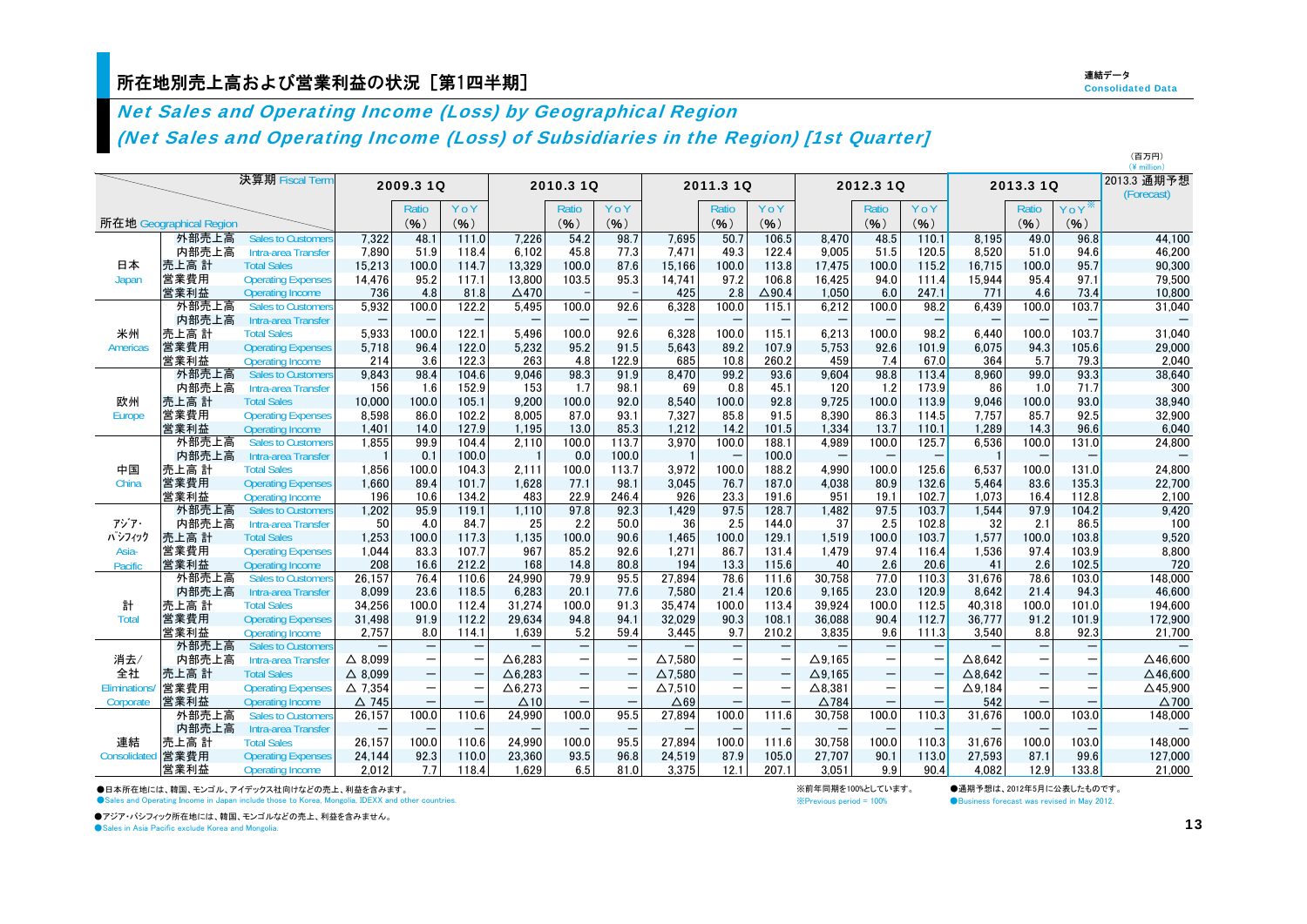# 単独データ Non-Consolidated Data

## 主要単独財務指標[第1四半期]

# Non-Consolidated Financial Summary [1st Quarter]

| 項目 Item       |                                                          |       | 決算期 Fiscal Term | 2009.3 10 | 2010.3 1Q       | 2011.3 10 | 2012.3 10 | 2013.3 10 |
|---------------|----------------------------------------------------------|-------|-----------------|-----------|-----------------|-----------|-----------|-----------|
| 売上高           | <b>Net Sales</b>                                         | (百万円) | $(*)$ million)  | 14,992    | 13.152          | 14.921    | 17.199    | 16,535    |
| 営業利益          | Operating Income                                         | (百万円) | $(*$ million)   | 719       | $\triangle$ 454 | 52        | 912       | 377       |
| 経常利益          | Ordinary Income                                          | (百万円) | $(*$ million)   | 3.469     | 636             | 2.590     | 3.549     | 1,260     |
| 当期純利益         | Net Income                                               | (百万円) | $(*$ million)   | 2.495     | 558             | 2.279     | 2.870     | 1.076     |
| 1株当たり配当金      | Cash Divdends per Share                                  | (円)   | $(\c{4})$       |           |                 |           |           |           |
| <うち1株当たり中間配当> | <interim cash="" dividends="" per="" share=""></interim> |       |                 |           |                 |           |           |           |
| 1株当たり当期純利益    | Net Income per Share                                     | (円)   | $(\c{4})$       |           |                 |           |           |           |
| 自己資本当期純利益率    | Return on Equity [ROE]                                   | (96)  |                 |           |                 |           |           |           |
| 売上総利益率        | <b>Gross Profit per Net Sales</b>                        | (96)  |                 | 56.5      | 56.2            | 56.2      | 56.5      | 56.4      |
| 売上高経常利益率      | Ordinary Income per Net Sales                            | (96)  |                 | 23.1      | 17.4            | 17.4      | 20.6      | 7.6       |
| 売上高当期純利益率     | Net Income per Net Sales                                 | (96)  |                 | 16.6      | 15.3            | 15.3      | 16.7      | 6.5       |

| 項目 Item  |                              |       | 決算期 Fiscal Term   | 2009.3 10 | 2010.3 10 | 2011.3 10 | 2012.3 10 | 2013.3 10 |
|----------|------------------------------|-------|-------------------|-----------|-----------|-----------|-----------|-----------|
| 資本金      | <b>Capital Stock</b>         | (百万円) | $(*)$ million)    | 8.685     | 8.696     | 8.912     | 9.064     | 9,267     |
| 発行済株式数   | Number of Shares Issued      | (千株)  | (thousand shares) | 51.243.5  | 51.256.7  | 51.415.8  | 102.939.8 | 103,084.0 |
| 純資産      | <b>Net Assets</b>            | (百万円) | $(*)$ million)    | 74.101    | 73.622    | 77.079    | 81.356    | 83,973    |
| 総資産      | <b>Total Assets</b>          | (百万円) | $(*)$ million)    | 98.822    | 97.323    | 96.844    | 101.072   | 104,326   |
| 有利子負債    | Interest-bearing Liabilities | (百万円) | $(*)$ million)    | 6,841     | 10.214    | 4.614     | 2.782     | 1,593     |
| 自己資本比率   | <b>Equity Ratio</b>          | (96)  |                   | 74.4      | 75.0      | 78.9      | 79.9      | 80.0      |
| 1株当たり純資産 | Net Assets per Share         | (H)   | $(*)$             | 1.437.53  | .426.10   | .489.42   | 786.24    | 811.33    |
| 従業員数     | <b>Number of Employees</b>   |       |                   | .456      | .520      | ا 686. ا  | 1.744     | l.851     |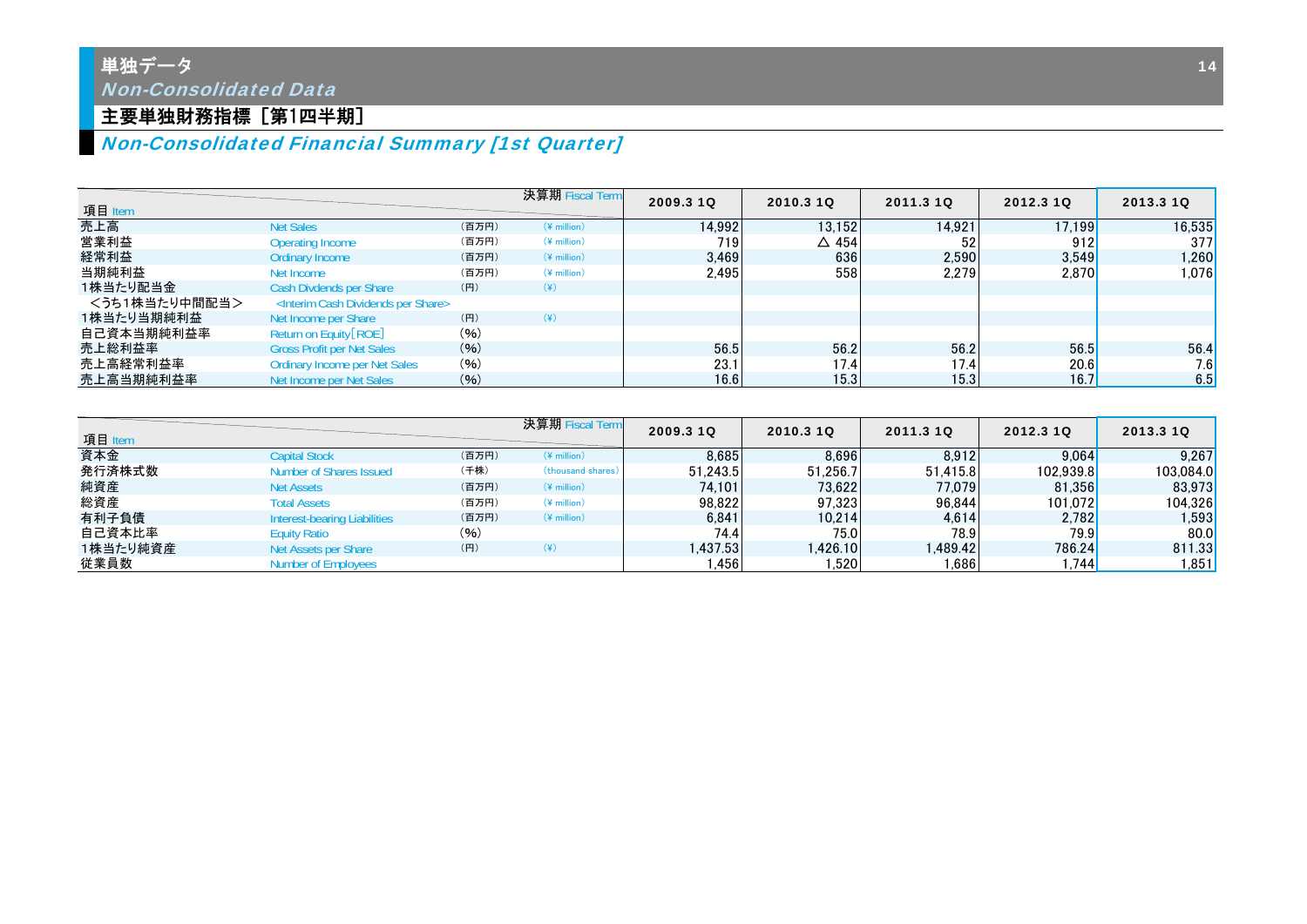# 関連データ Associated Data

### 株式情報

Stock Information

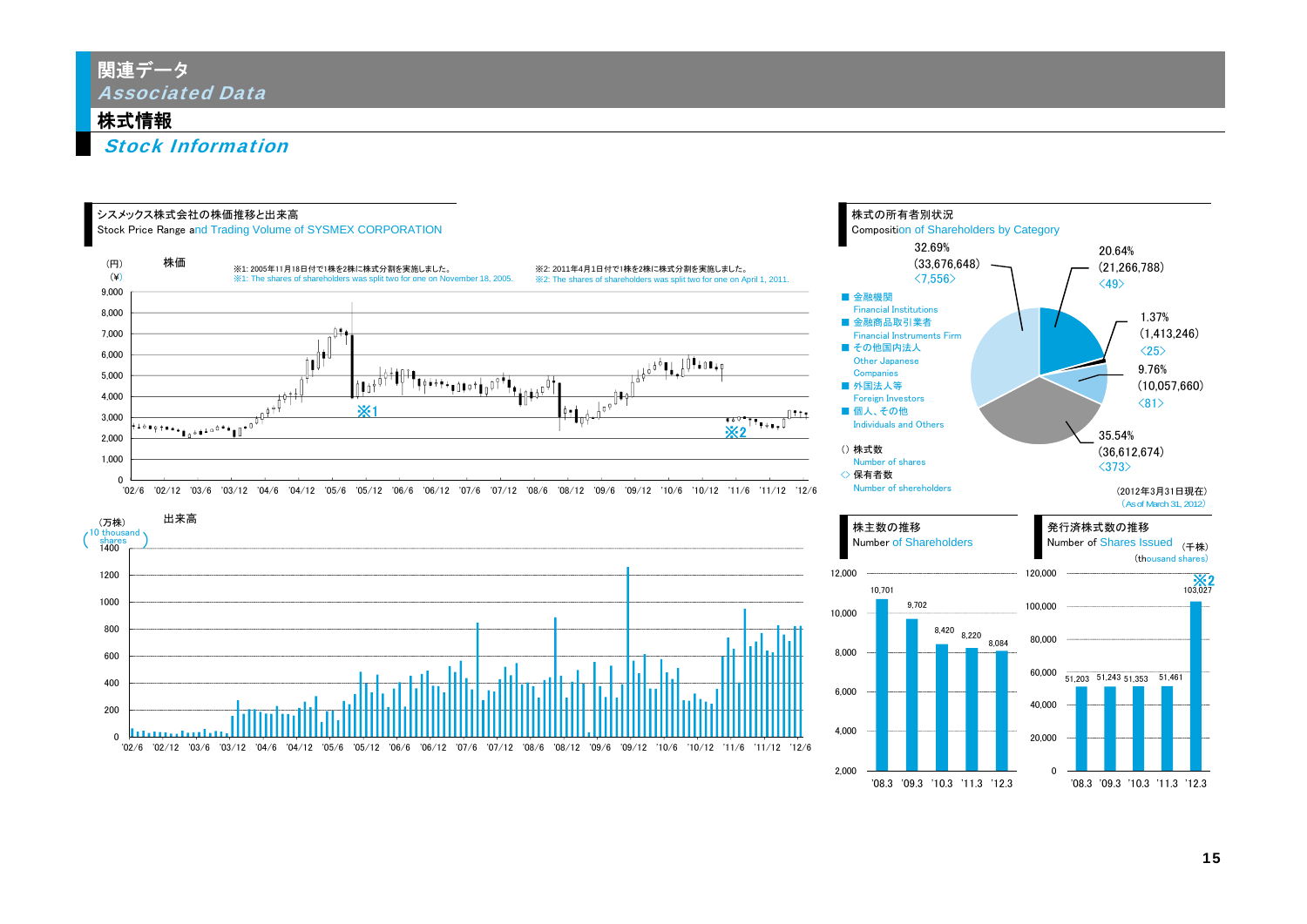| 〒651-0073 兵庫県神戸市中央区脇浜海岸通1丁目5番1号                             | 主な事業内容<br><b>Main Line of Business</b>                                                                                                                                             | 開発·製造·販売·輸出入<br>Development, manufacture, sales, import and export of diagnostics |                                      |                                                                                                                                                                                                                                                                           |  |  |  |
|-------------------------------------------------------------|------------------------------------------------------------------------------------------------------------------------------------------------------------------------------------|-----------------------------------------------------------------------------------|--------------------------------------|---------------------------------------------------------------------------------------------------------------------------------------------------------------------------------------------------------------------------------------------------------------------------|--|--|--|
| (078) 265-0500 (代表)<br>$(078)$ 265-0524                     |                                                                                                                                                                                    |                                                                                   |                                      |                                                                                                                                                                                                                                                                           |  |  |  |
| 昭和43年2月20日<br><b>February 20, 1968</b>                      | 主な販売先<br><b>Customers</b>                                                                                                                                                          |                                                                                   |                                      |                                                                                                                                                                                                                                                                           |  |  |  |
| (千円)<br>9, 267, 593<br>(¥ thousand)                         |                                                                                                                                                                                    | 本社                                                                                | 仙台支店                                 | 新潟営業所                                                                                                                                                                                                                                                                     |  |  |  |
| 2,156名 (単独/Non-Consolidated)<br>5.419名 (連結/Consolidated)    |                                                                                                                                                                                    | 東京支社<br><b>Tokyo Office</b>                                                       | 北関東支店<br>Kita Kanto Branch           | Niigata Sales Office<br>千葉営業所<br><b>Chiba Sales Office</b>                                                                                                                                                                                                                |  |  |  |
| <b>XIncluding part-time employee</b><br>38.8才               |                                                                                                                                                                                    | テクノパーク<br>Technopark                                                              | 東京支店<br><b>Tokyo Branch</b>          | 静岡営業所<br>Shizuoka Sales Office                                                                                                                                                                                                                                            |  |  |  |
| 10.5年                                                       |                                                                                                                                                                                    | ソリューションセンター<br><b>Solution Center</b>                                             | 名古屋支店                                | 金沢営業所<br>Kanazawa Sales Office                                                                                                                                                                                                                                            |  |  |  |
| 103.084千株                                                   |                                                                                                                                                                                    | 加古川工場<br>Kakogawa Factory                                                         | 大阪支店<br><b>Osaka Branch</b>          | 京都営業所<br><b>Kyoto Sales Office</b>                                                                                                                                                                                                                                        |  |  |  |
|                                                             | <b>Offices</b>                                                                                                                                                                     | タンパク質開発センター<br><b>Protein Development Center</b>                                  | 広島支店<br>Hiroshima Branch             | 神戸営業所<br><b>Kobe Sales Office</b>                                                                                                                                                                                                                                         |  |  |  |
| 3月31日                                                       |                                                                                                                                                                                    |                                                                                   | 福岡支店<br><b>Fukuoka Branch</b>        | 高松営業所<br><b>Takamatsu Sales Office</b>                                                                                                                                                                                                                                    |  |  |  |
|                                                             |                                                                                                                                                                                    |                                                                                   | 札幌営業所<br><b>Sapporo Sales Office</b> | 岡山営業所<br>Okayama Sales Office                                                                                                                                                                                                                                             |  |  |  |
| <b>Tokyo Stock Exchange, First Section</b><br>大阪証券取引所 市場第一部 |                                                                                                                                                                                    |                                                                                   | 盛岡営業所<br>Morioka Sales Office        | 鹿児島営業所<br>Kagoshima Sales Office                                                                                                                                                                                                                                          |  |  |  |
| 6869                                                        |                                                                                                                                                                                    |                                                                                   | 長野営業所<br>Nagano Sales Office         | 首都圏サービスセンター<br>Metropolitan Area Service Center                                                                                                                                                                                                                           |  |  |  |
|                                                             | ※嘱託及びパートタイマーなどを含む<br>従業員平均年齢<br>average age<br>従業員平均勤続年数 average years of employment<br>(thousand shares)<br>March 31<br>東京証券取引所 市場第一部<br>Osaka Securities Exchange, First Section | 1-5-1, Wakinohama-Kaigandori, Chuo-ku, Kobe, Hyogo 651-0073, Japan<br>事業所         | <b>Head Office</b>                   | 臨床検査機器、検査用試薬ならびに関連ソフトウェアなどの<br>instruments and reagents, and related software<br>国立病院、一般病院、大学、研究所、その他医療機関<br>National and public hospitals, general hospitals,<br>and other medical institutions, universities, and research institutes<br>Sendai Branch<br>Nagoya Branch |  |  |  |

※2011年4月1日付で1株を2株に株式分割を実施しました。 ※The shares of shareholders was split two for one on April 1, 2011.

(2012年6月30日現在) (As of June 30, 2012)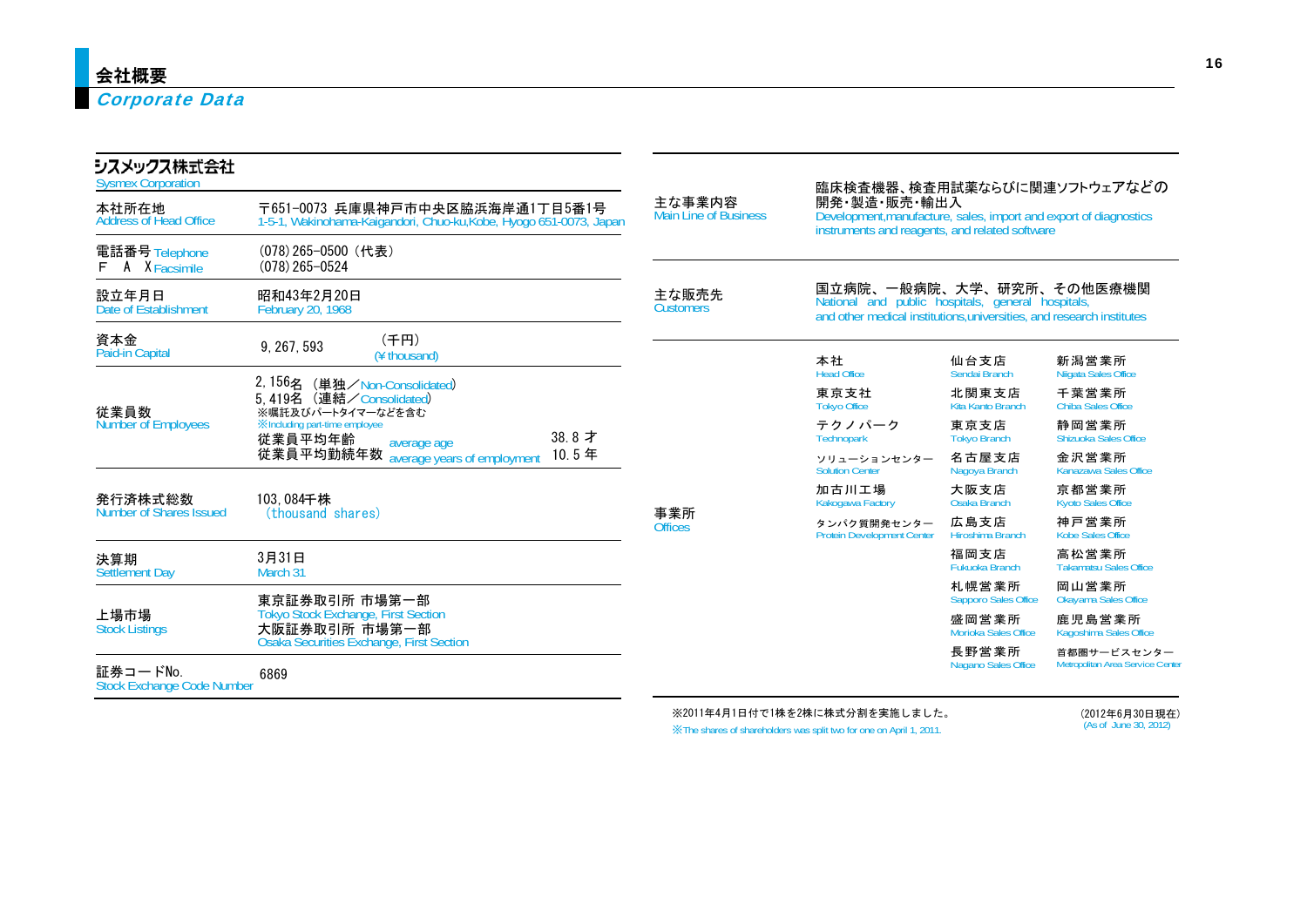# 連結子会社および関連会社 <sup>1</sup>

### Consolidated Subsidiaries and Affiliates

|                                             |                                            |          |                     | (∠∪⊥∠—⊤∪ノ ; J∪ ;;; ⊿), ;⊥_<br>(As of June 30, 2012) |
|---------------------------------------------|--------------------------------------------|----------|---------------------|-----------------------------------------------------|
|                                             | 会社名<br><b>Corporate Name</b>               |          | 所在地<br>Location     | グループ出資比率<br><b>Equity Qwnership by</b><br>Group     |
| シスメックス国際試薬株式会社                              | Sysmex International Reagents Co., Ltd.    | 日本       | Japan               | 100                                                 |
| シスメックスRA株式会社                                | Sysmex RA Co., Ltd.                        | 日本       | Japan               | 100                                                 |
| シスメックスメディカ株式会社                              | Sysmex Medica Co., Ltd.                    | 日本       | Japan               | 100                                                 |
| シスメックスTMC株式会社                               | Sysmex TMC Co., Ltd.                       | 日本       | Japan               | 100                                                 |
| シスメックスCNA株式会社                               | Sysmex CNA Co., Ltd.                       | 日本       | Japan               | 100                                                 |
| シスメックス物流株式会社                                | Sysmex Logistics Co., Ltd.                 | 日本       | Japan               | 100                                                 |
| シスメックス・ビオメリュー株式会社*                          | Sysmex bioMérieux Co., Ltd.*               | :日本      | <b>Japan</b>        | 34                                                  |
| Sysmex America, Inc.                        |                                            | 米国       | U.S.A.              | 100                                                 |
| Sysmex Reagents America, Inc.               |                                            | :米国      | U.S.A.              | 100                                                 |
| Sysmex Canada, Inc.                         |                                            | カナダ      | Canada              | 100                                                 |
| Sysmex do Brasil Industria e Comercio Ltda. |                                            | ブラジル     | <b>Brazil</b>       | 100                                                 |
| Sysmex Europe GmbH                          |                                            | ドイツ      | Germany             | 100                                                 |
| Sysmex Deutschland GmbH                     |                                            | ドイツ      | Germany             | 100                                                 |
| Sysmex UK Limited                           |                                            | :英国      | U.K.                | 100                                                 |
| Sysmex France S.A.S.                        |                                            | フランス     | France              | 100                                                 |
| Sysmex Espana S.L.                          |                                            | スペイン     | Spain               | 100                                                 |
| Sysmex Polska Sp.z o.o.                     |                                            | ポーランド    | Poland              | 100                                                 |
| Sysmex Middle East FZ-LLC                   |                                            | アラブ首長国連邦 | <b>UAE</b>          | 100                                                 |
| Sysmex South Africa (Pty) Ltd.              |                                            | 南アフリカ    | <b>South Africa</b> | 100                                                 |
| 他13社                                        |                                            |          |                     |                                                     |
| 希森美康医用電子(上海)有限公司                            | Sysmex Shanghai Ltd.                       | 中国       | China               | 100                                                 |
| 済南希森美康医用電子有限公司                              | Jinan Sysmex Medical Electronics Co., Ltd. | :中国      | China               | 100                                                 |
| 希森美康香港有限公司                                  | <b>Sysmex Hong Kong Limited</b>            | 中国       | China               | 100                                                 |
| 希森美康生物科技(無錫)有限公司                            | Sysmex Wuxi Co., Ltd.                      | 中国       | China               | 100                                                 |
| Sysmex Asia Pacific Pte Ltd.                |                                            | シンガポール   | Singapore           | 100                                                 |
| Sysmex (Malaysia) Sdn Bhd                   |                                            | マレーシア    | Malaysia            | 100                                                 |
| Sysmex (Thailand) Co., Ltd.                 |                                            | タイ       | <b>Thailand</b>     | 100                                                 |
| PT. Sysmex Indnesia                         |                                            | インドネシア   | Indonesia           | 100                                                 |
| Sysmex Vietnam Company Limited              |                                            | ベトナム     | <b>Vietnam</b>      | 100                                                 |
| Sysmex Transasia Services Pvt. Ltd.         |                                            | インド      | India               | 51                                                  |
| Sysmex TAIWAN Co., Ltd.                     |                                            | 台湾       | <b>Taiwan</b>       | 100                                                 |
| Sysmex New Zealand Limited<br>他2社           |                                            | ニュージーランド | <b>New Zealand</b>  | 100                                                 |

(2012年6月30日現在)